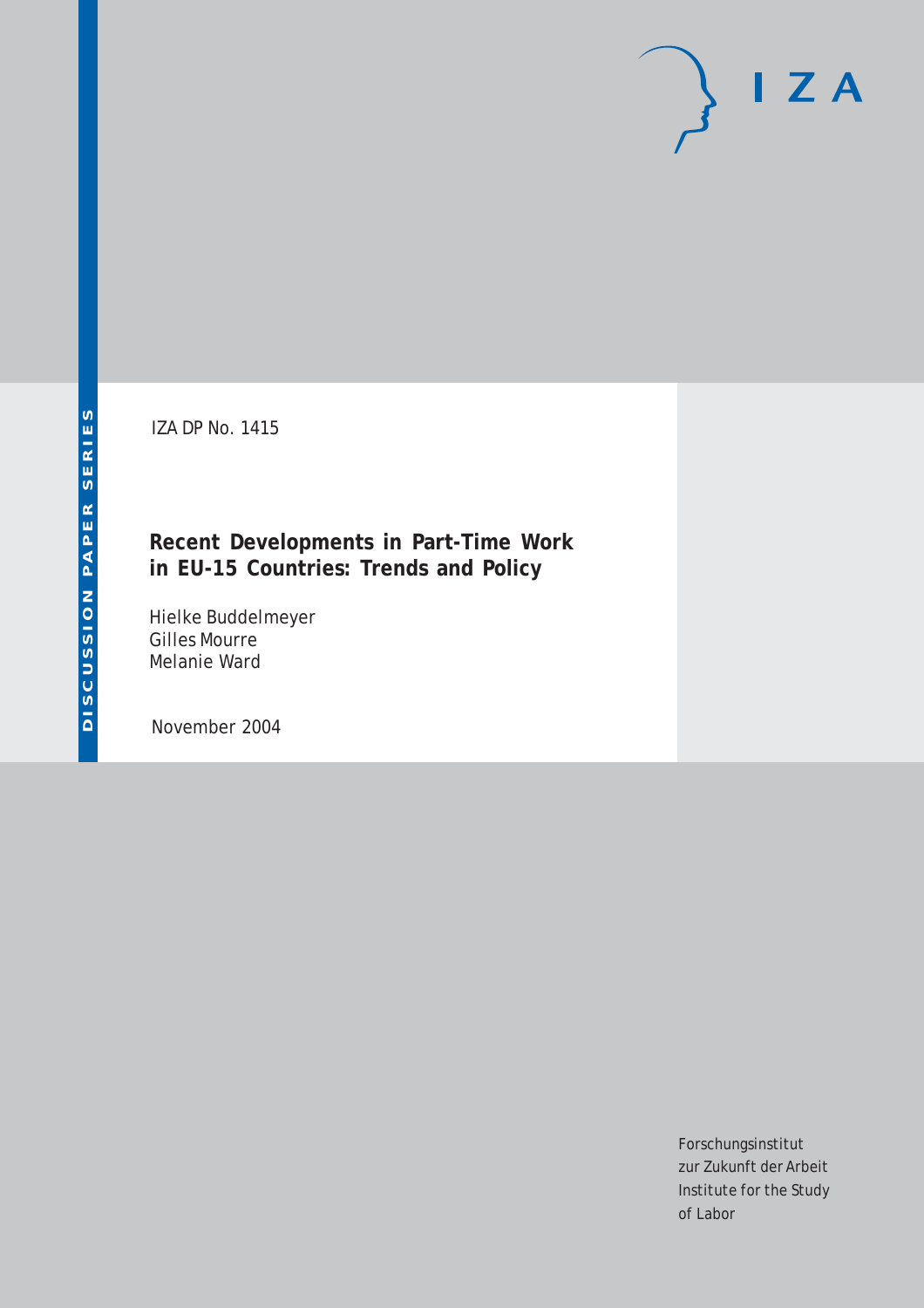# **Recent Developments in Part-Time Work in EU-15 Countries: Trends and Policy**

### **Hielke Buddelmeyer**

*Melbourne Institute of Applied Economic and Social Research and IZA Bonn* 

### **Gilles Mourre**

*ECFIN, European Commission* 

### **Melanie Ward**

*European Central Bank, CEPR and IZA Bonn* 

Discussion Paper No. 1415 November 2004

IZA

P.O. Box 7240 53072 Bonn Germany

Phone: +49-228-3894-0 Fax: +49-228-3894-180 Email: [iza@iza.org](mailto:iza@iza.org)

Any opinions expressed here are those of the author(s) and not those of the institute. Research disseminated by IZA may include views on policy, but the institute itself takes no institutional policy positions.

The Institute for the Study of Labor (IZA) in Bonn is a local and virtual international research center and a place of communication between science, politics and business. IZA is an independent nonprofit company supported by Deutsche Post World Net. The center is associated with the University of Bonn and offers a stimulating research environment through its research networks, research support, and visitors and doctoral programs. IZA engages in (i) original and internationally competitive research in all fields of labor economics, (ii) development of policy concepts, and (iii) dissemination of research results and concepts to the interested public.

IZA Discussion Papers often represent preliminary work and are circulated to encourage discussion. Citation of such a paper should account for its provisional character. A revised version may be available directly from the author.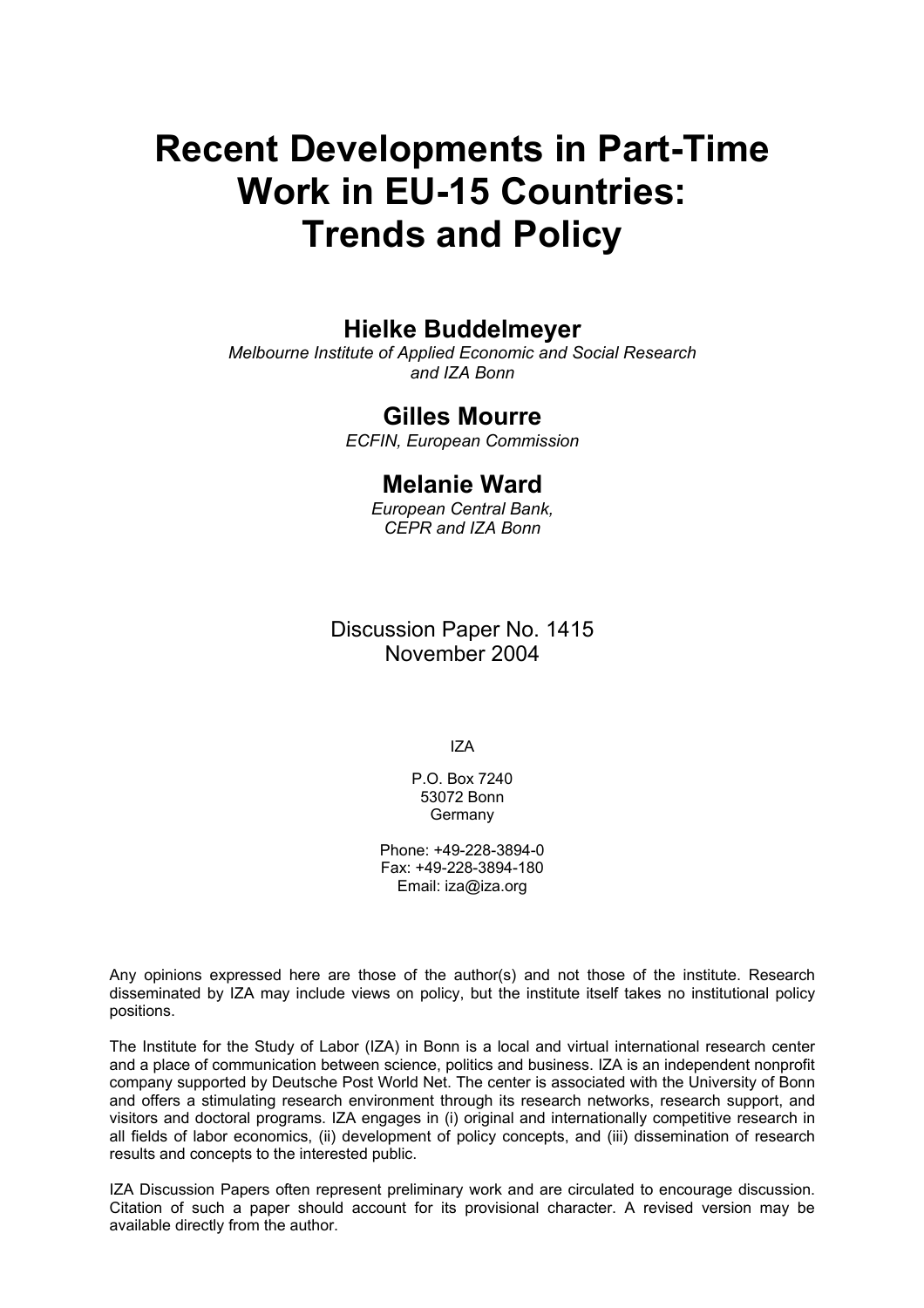IZA Discussion Paper No. 1415 November 2004

# **ABSTRACT**

# **Recent Developments in Part-Time Work in EU-15 Countries: Trends and Policy**[∗](#page-2-0)

A growing part-time employment share has been a main feature of a number of industrialized countries over the past two decades. A considerable variation in the rate of part-time work is evident by gender, age group, industrial sector and occupation. The stylized facts support the view that part-time employment represents an important opportunity particularly for young, older and female workers to enter the labour markets of the European Union. For the majority of workers in these groups, the decision to work part-time has been a voluntary one, which is all the more satisfactory in terms of welfare maximization.

Our results indicate that the development of the part-time employment rate over time and the strong variation in the PTR across countries are significantly affected by policy and institutions. In particular policy measures geared toward encouraging part-time work are found to be positively related to actual part-time developments. These measures include both the legal framework directly affecting part-time positions and the creation of financial incentives (subsidies and improvement of social protection) to take up a part-time job. Moreover, other labour market institutions, including benefit systems and the stringency of employment protection legislation for regular contracts, are found to significantly but indirectly influence the growth in part-time work.

JEL Classification: J21, J22, J28

Keywords: part-time employment, labour supply, labour market policies, institutions, regulations, subsidies

Corresponding author:

 $\overline{a}$ 

Hielke Buddelmeyer Melbourne Institute of Applied Economic and Social Research Melbourne University Alan Gilbert Building,  $7<sup>th</sup>$  Fl. Parkville, VIC 3010 Australia Email: hielkeb@unimelb.edu.au

<span id="page-2-0"></span><sup>∗</sup> The views expressed in this paper are those of the authors and do not necessarily reflect those of IZA, the European Commission or the European Central Bank (ECB). Gilles Mourre was working at the ECB whilst a preliminary version of this paper was written. We would like to thank Nadine Leiner-Killinger (ECB) who compiled some information on part-time policies.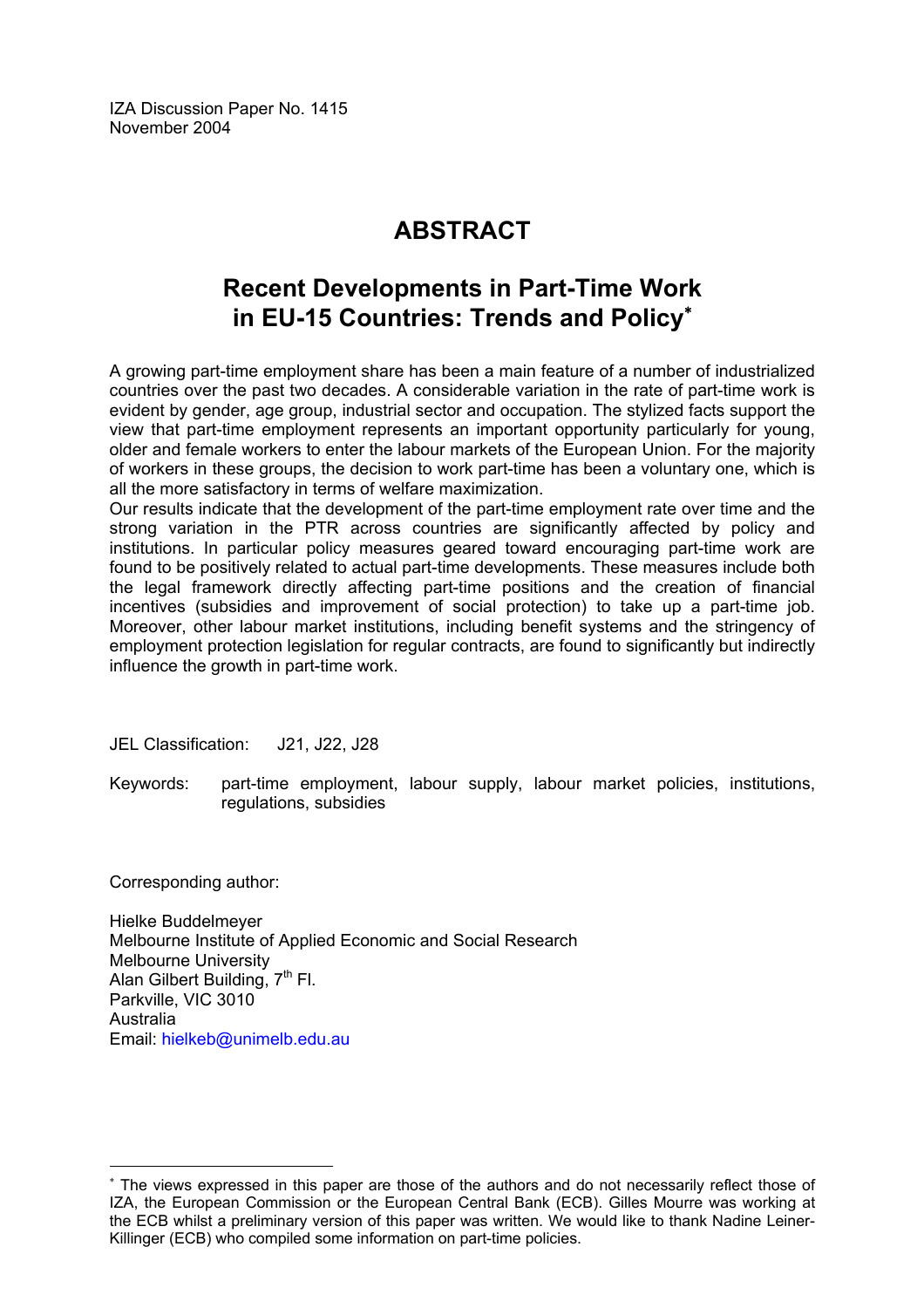### **Table of contents**

| 1. Introduction                                                                     | 5      |
|-------------------------------------------------------------------------------------|--------|
| 2. The determinants of part-time work $-$ A survey of the literature                | 6      |
| 3. Trends in part-time work in EU countries                                         | $\tau$ |
| 4. Regulations towards part-time work in EU countries                               | 10     |
| 5. The effect of regulations and labour market institutions on part-time employment | 12     |
| 5.1 Data and estimation strategy                                                    | 12     |
| 5.2 Results                                                                         | 14     |
| 6. Policy conclusions                                                               | 16     |
|                                                                                     |        |
| References                                                                          | 18     |
| <b>Figures and Tables</b>                                                           | 21     |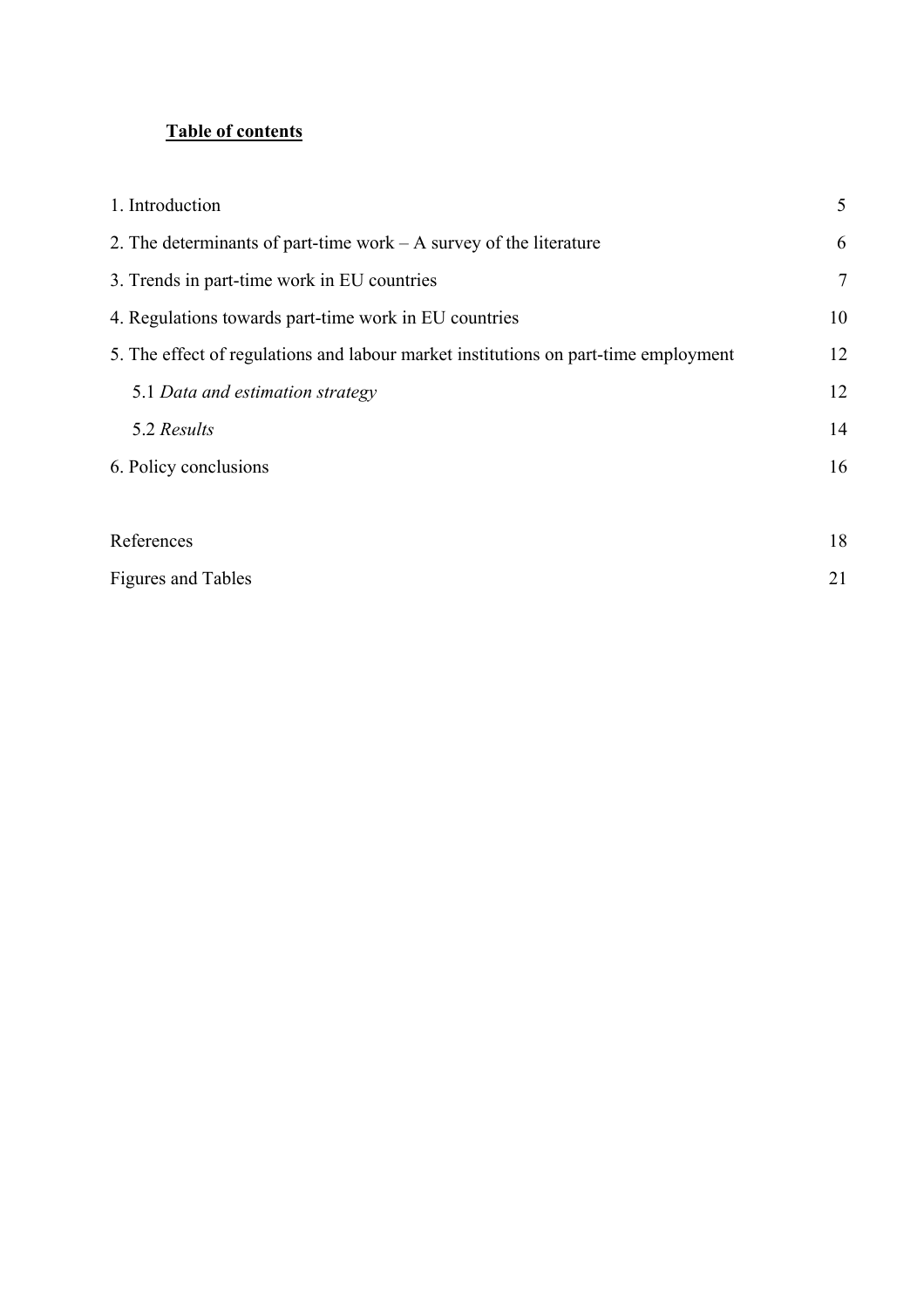#### **1. Introduction**

 $\overline{a}$ 

Over the last 20 years, Europe has experienced a dramatic increase in the share of part-time employment. This increase is generally regarded as a positive trend, since the promotion of parttime work may be an important measure through which the flexibility of labour markets can be increased. On the labour supply side, part-time work may increase the labour market choices open to individuals, drawing people into the labour market that were previously unwilling or unable to work. On the labour demand side, it may allow employers to adjust hours worked to fluctuations in demand more easily, facilitating adjustment of production and labour costs. The functioning of euro area labour markets and their ability to adjust flexibly to adverse economic shocks are crucial for the single monetary policy. Helping inactive or unemployed persons to (re-)enter the labour market also increases potential output in the European Union. Furthermore, the increase in part time positions represents positive progress in achieving the employment targets of raising the EU employment rate to 70 per cent by 2010 and of increasing the female employment rate to more than 60 per cent by  $2010<sup>1</sup>$ , set up by the Lisbon European Council in March 2000.

However, it is crucial to know more about the characteristics of this increase in the parttime employment share, such as which groups of the labour force are most likely to work part time and which jobs are most likely to be offered as part-time positions. Also important is to what extent part-time jobs offer career development opportunities. Furthermore, despite the generally positive trend in the incidence of part-time work, there are still remarkable differences in the relative sizes of the part-time employment share by country within the European Union<sup>2</sup>. This suggests that policy, institutions and/or preferences toward part-time work are very different across different regions of the EU.

In recent decades, policies promoting flexible working arrangements have been implemented in several EU countries (OECD, 1998). Against this background, the objective of this paper is to outline some stylized facts concerning the key characteristics of part-time employment in EU countries as well as the impact of policy and institutions. Section 2 briefly reviews existing literature on part-time work and its determinants. Section 3 outlines the key differences in the incidence of part-time work and its development over time for each of the EU

<sup>&</sup>lt;sup>1</sup> The Stockholm Council set intermediate targets for 2005 of 67 per cent for the total employment rate and 57 per cent for female employment and an additional target to increase the EU employment rate for older women and men (aged 55-64) to 50 per cent by 2010. These objectives are meant to contribute to making the EU 'the most dynamic knowledge based economy in the world, capable of sustainable economic growth with more and better jobs and greater social cohesion'.

 $2^2$  Here the EU refers to the EU-15; we therefore consider the EU prior to its enlargement to 25 Member States in May 2004.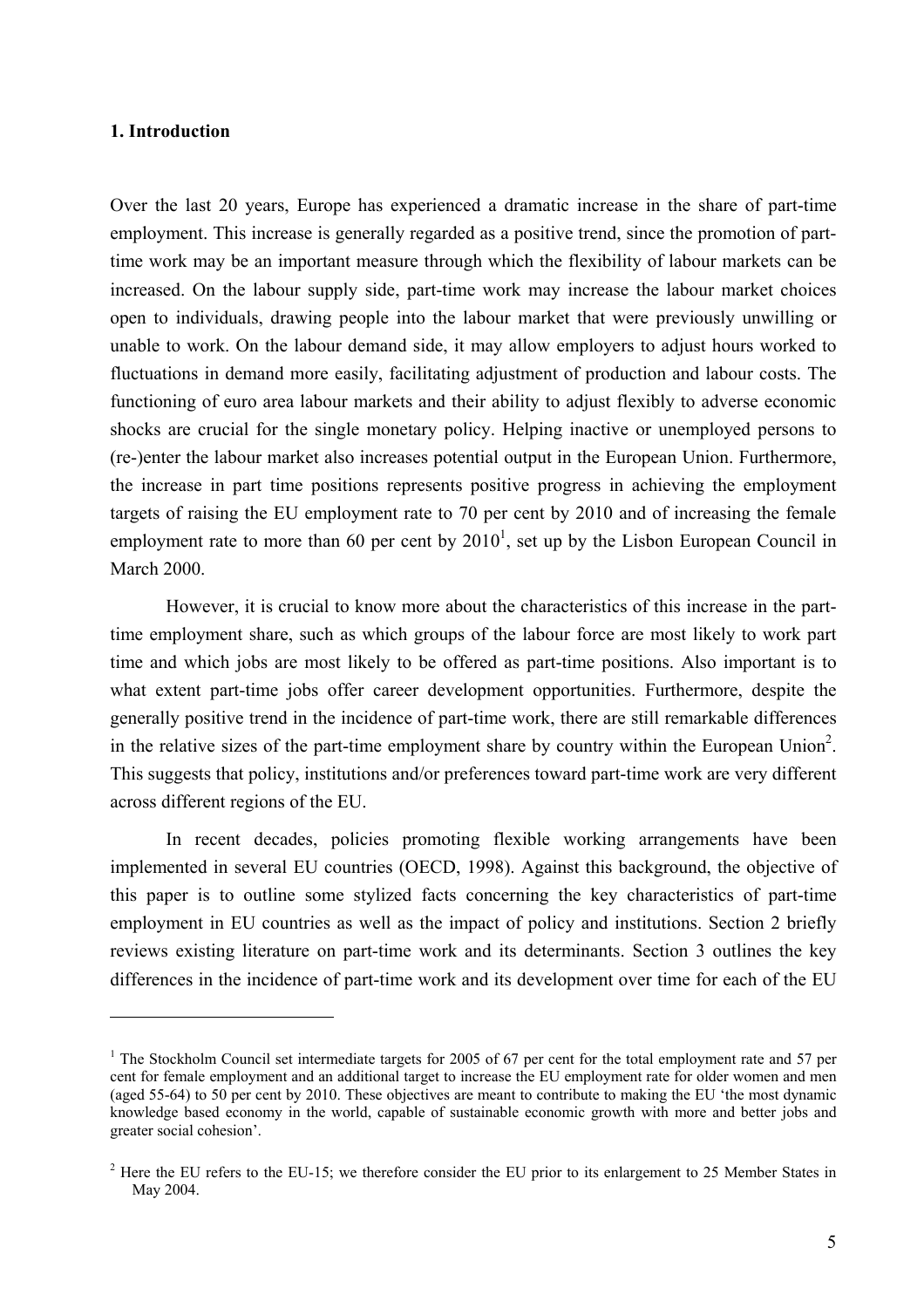countries, by age group, gender, sector and occupation. We also consider the degree of involuntary part-time work for each of these categories. The second half of the paper turns to consideration of the role that economic policy has played in encouraging part-time work within EU countries. In Section 4, we first outline some of the main regulations and institutions that have a direct or indirect impact on the possibility or incentive to work part-time. Section 5 then uses a panel econometric setting to analyse and quantify the effect of labour market policy, as measured by institutions and regulations, on the rate of part-time work. Section 6 concludes.

#### **2. The determinants of part-time work – A survey of the literature**

Broadly speaking, the literature on part-time job developments to date can be divided into two main branches. The first branch relies on micro-econometric analysis based on firm surveys. The purpose of this branch is to identify the determinants of part-time work (Haskel et al., 1997; Houseman, 2001; Euwals and Hogerbrugge, 2004) to illustrate the role of part-time work as a flexible work arrangement (Haskel et al., 1997; Faber, 1999), or to explain the transition between part-time jobs and other labour market states (Blank, 1994; O'Reilly and Bothfeld, 2002). Studies by, for example, Long and Jones (1981), Nakamura and Nakamura (1983) and Blank (1988) investigated the determinants of the choice to work part time at one point in time, finding that women with younger children, more children and higher levels of non-labour income were more likely to work part time. A larger number of studies examined wage differentials between full and part-time staff, for example Nakamura and Nakamura (1983) and Blank (1990), which typically found that equivalent part-time workers earn less per hour than their full-time counterparts, although the size of the measured effect varies across occupations.

A number of studies of part-time employment for individual countries exists. For example, Blank (1994) uses 14 years of data from the PSID to explore dynamic labour supply choices in the US among adult women between full-time, part-time and no labour market work. Her results indicate that past history is a very important predictor of current labour supply. Furthermore, most women use part-time work as a temporary alternative to full-time work or to being out of the labour market. Only for a small proportion of her female sample is part-time work used as a stepping stone to full-time employment. Doris (1998) studies the determinants of the growth in part-time work in Ireland over the 1980s, concluding that the growth in part-time work was predominantly supply-led and that the growth of the services sector facilitated this increase.

The second branch of literature considers part-time employment developments based on macro-data and includes sociological and institutional qualitative evidence (Smith et al., 1998; Delsen, 1998; OECD, 1998; Walwei, 1998). In the same vein some papers have focused on international comparisons (Lemaitre et al., 1997) and attempted to understand the reason why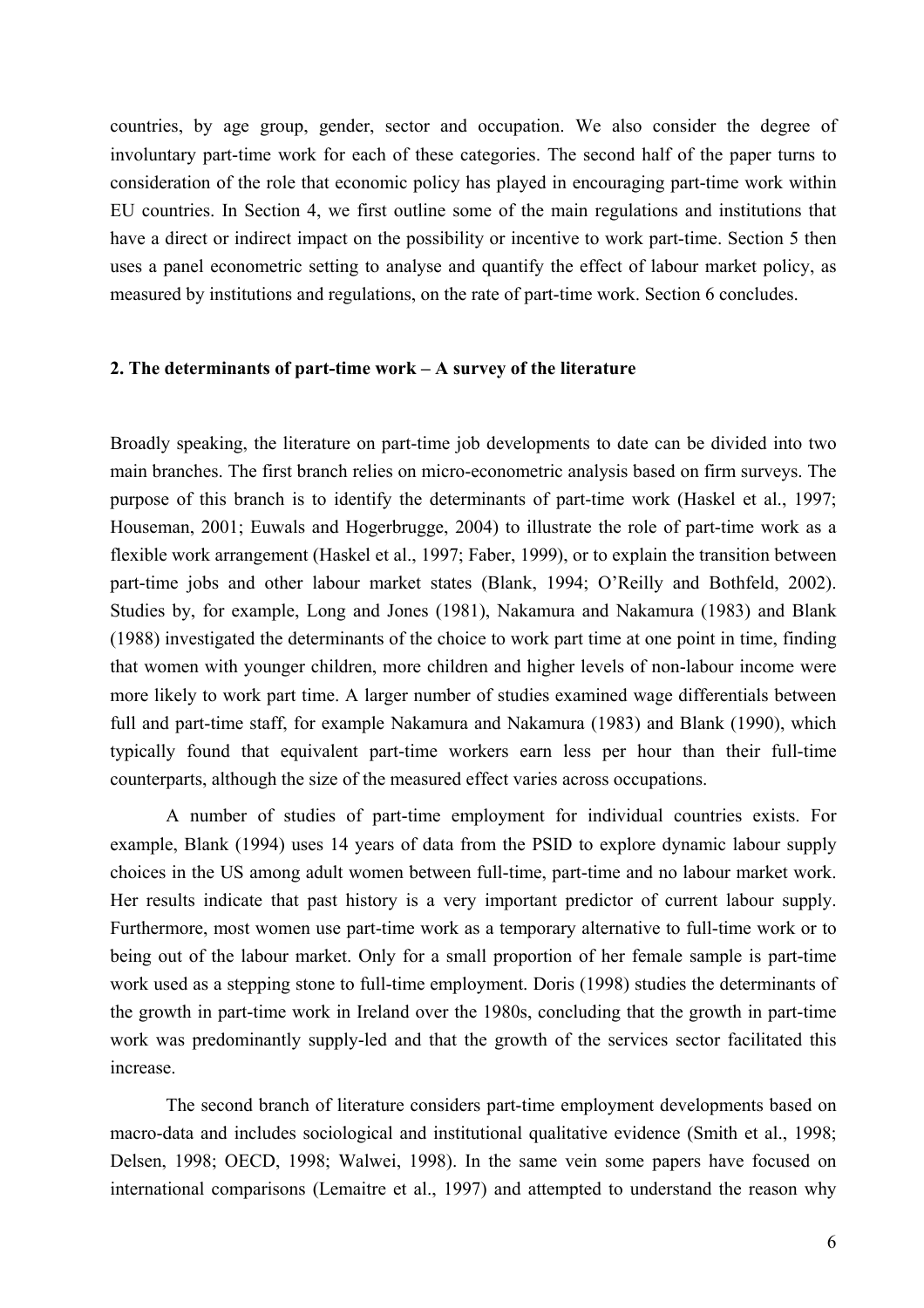part-time work is so low in some countries such as Spain and Portugal (Ruivo et al., 1998), or so different across countries (Pfau-Effinger, 1998).

The present paper belongs to this second branch of the literature, whilst extending it to consider explicitly the effect of national policy on part-time work through the use of a country panel of time-varying institutions and structural variables. This latter methodological approach can be associated with another branch of the labour market literature - initiated by Scarpetta (1996) and extended by Belot and van Ours (2000), Blanchard and Wolfers (2000) and Nickell et al. (2002) - which uses cross-sectional or pooled cross-sectional data on indicators of labour market performance and labour market institutions to account for unemployment differentials across countries.

#### **3. Trends in part-time work in EU countries**

 $\overline{a}$ 

We begin our analysis with a description of the main trends in part-time employment. A growing part-time employment share has been a main feature of a number of industrialized countries over the past two decades. Figure 3.1 shows a significant increase in the share of part-time employment in total employment in the EU, Japan and Canada during the late 1980s and 1990s, while the US experienced a slight fall in the part-time employment share. In the EU, the parttime employment rate increased from 13 per cent in 1983 to 18 per cent in 2001.

However, there are still remarkable differences in the relative sizes of the part-time employment share by country within the European Union. The Netherlands currently exhibits the highest rate of part-time work, with 42 per cent of its workers working part time. A second group of EU countries, that is, Denmark, Belgium, France, Germany, Ireland, Austria, Sweden and the UK, currently have relatively high part-time employment shares, between 16 and 25 per cent. Relatively low rates of part-time work are found in Finland, Luxembourg and Portugal at around 11 per cent, in Italy and Spain at 8 per cent, and are lowest in Greece at 4 per cent (Figure 3.2).

All EU Member States except Denmark, Sweden and Greece have experienced an increase in their part-time employment share over the past two decades (1983-2002), ranging from an average increase of 0.1-0.2 percentage point per year in Finland and Spain<sup>3</sup>, to 1.2 percentage points per year in the Netherlands. Figure 3.3 shows the development of part-time employment shares by country over the period 1983 to 2002.

The part-time employment share is currently highest for 15-24 year olds, at nearly 23 per cent on average within the EU, and lowest for prime age workers (those aged 25-49) at just over 16 per cent (Figure 3.4). Older workers have a part time employment share of 21 per cent. Over the Union as a whole, only around 3 per cent of employed men of prime working age (24-49)

<sup>&</sup>lt;sup>3</sup> OECD data is used for Finland instead of LFS, as LFS series are not available. The period is 1987-2002 for Spain.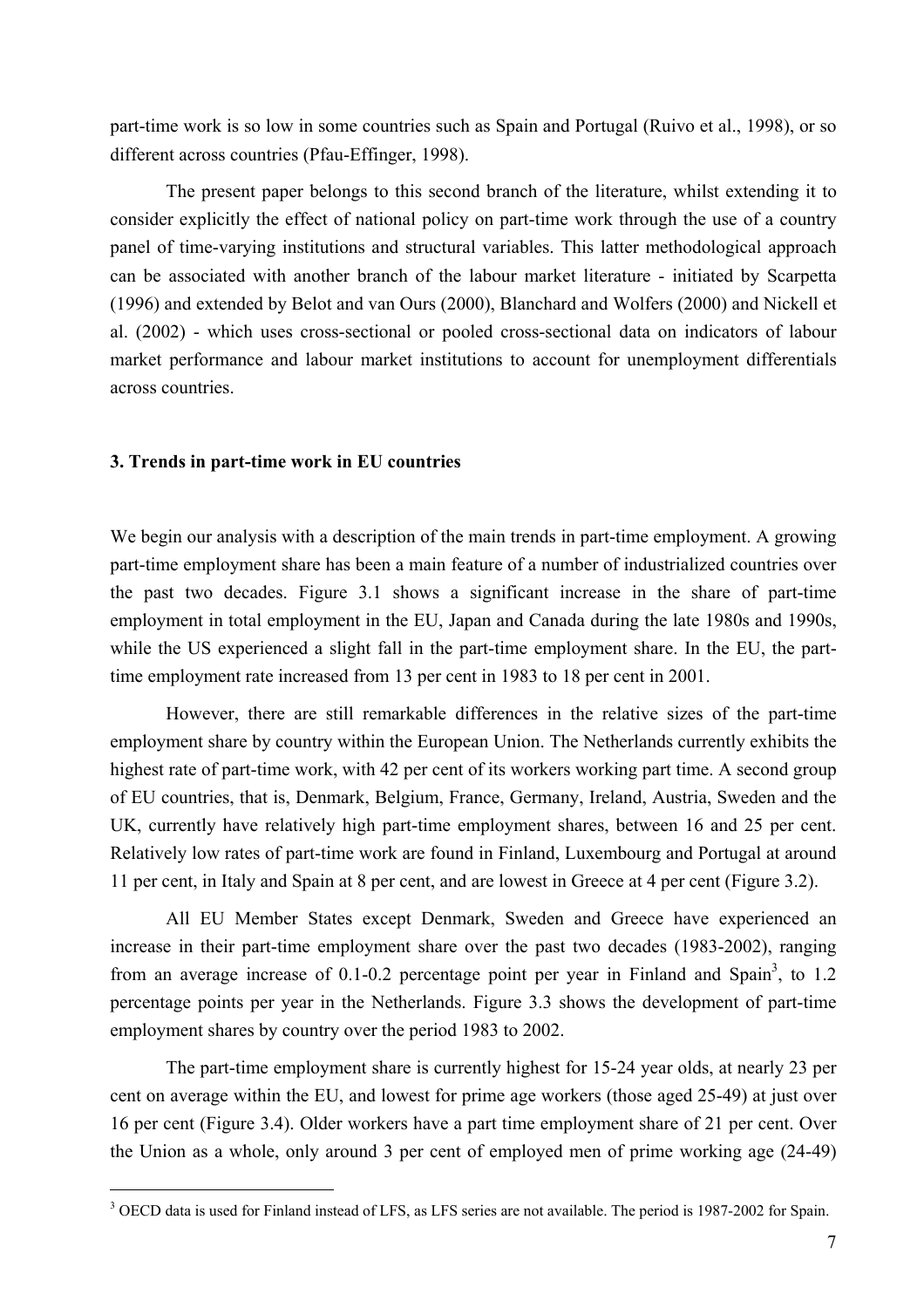were in part-time jobs. This contrasts with the figure of over 25 per cent for young men aged 15 to 19. This pattern of a high part-time employment rate for young and older workers, relative to prime-age workers, holds across countries, with the exception of Austria, Germany and Portugal which exhibit low rates of part-time work among the young relative to other age groups, and Luxembourg, where the share of part-time employment is similar across age groups. Young workers also experienced the fastest rate of growth in part-time work during the 1990s within the EU as a whole, although the growth rate has flattened out more recently.

A breakdown of part-time work by gender reveals that part-time workers are more likely to be women (see Figure 3.5), with the EU average female part-time employment rate at 34 per cent and the male rate at 6.2 per cent in 2001. This pattern of a significantly higher rate of female part-time employment holds across time and for all EU countries. Since the early 1990s, growth in part-time work has also generally been strongest amongst female workers, although Denmark, Sweden, and more recently France, have experienced declining female part-time employment rates. Rates have remained broadly unchanged for the UK.

A considerable variation in the rate of part-time work by occupation is also evident. The part-time employment share for the EU-15 (see Table 3.1, panel a) is high for elementary occupations, service workers, and shop and sales workers, at around 34 per cent. It is also relatively high for clerks at 24.3 per cent. On the other hand, craft and related trades workers, plant and machine operators, assemblers and legislators-top officials all have low shares of parttime employment - between 4 and 6 per cent in 2001. The first group experienced the strongest increase in the part time rate between 1992 and 2001, while the second group saw the smallest growth (Table 3.1 panel b). These results by occupation may reflect the role of both sectors and skill levels. Indeed, elementary occupations, service workers, shop and sales workers are strongly concentrated in highly part-time-intensive sectors (that is, services as seen in Table 3.1, panel c) while craft and related trades workers and plant and machine operators and assemblers are likely to be more present in less-part-time-intensive sectors (that is, industry). The part-time employment rate for high-skilled occupations such as legislators, professionals and technicians and associate professionals is below the average across all occupations, whilst it is significantly higher for low-skilled service occupations. Skill or educational level may well be negatively correlated with the part-time employment share.

The majority of part-time work within the EU is described by its workers as voluntary. Nevertheless, 14.2 per cent of part-time workers were working part-time involuntarily in the EU in 1992, with this share rising to 19.1 per cent in 1997, before falling back to 14.4 per cent in 2001 (Figure 3.6a). There is also considerable variation in the share of involuntary part-time work by country and over time. For example, 44 per cent of part-time workers reported working involuntarily in Greece in 2001, compared to only 2.3 per cent in the Netherlands. It seems that the share of involuntary part time work is negatively related to the rate of part-time employment (see Figure 3.6b), although a number of countries have exhibited a downward trend in the share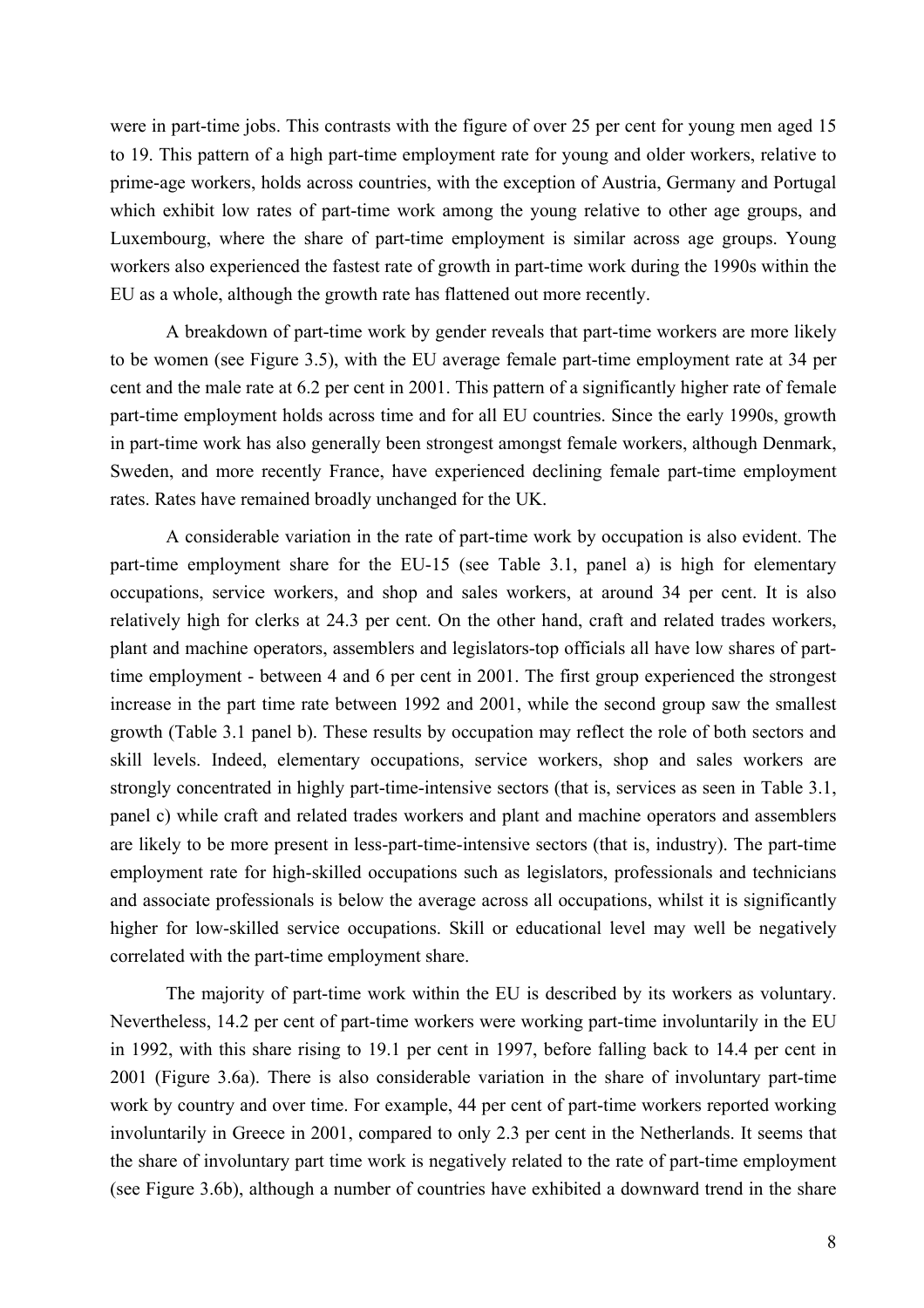of part-time employment reported as involuntary since the second half of the 1990s (see Figure 3.7). The share of involuntary part-time employment appears to be cyclical, that is, higher in troughs of economic activity and lower during peaks in the business cycle. This would suggest that part-time employment might follow a cyclical pattern as well.

Investigation of the proportion of involuntary part-time work by age group and gender (Figures 3.7 and 3.8) highlights prime age part-time workers as historically most likely to label their employment status as involuntary across all countries. 9.5 per cent of prime age part-time workers in the EU in 2001 reported their part-time status as involuntary. Shares of involuntary part-time employment tend to be significantly lower amongst young and older age groups, with as little as 2.5 per cent of workers in these groups reporting involuntary part-time work in the EU in 2001. Involuntary part-time workers are also more likely to be male, with 20 per cent of male workers, compared to 13 per cent of female workers, labelling their part-time status as involuntary for the EU in 2001. This pattern of a higher incidence of involuntary part-time employment for men is generally found across countries, with the exception of Portugal, Finland and Denmark, where the female rate is higher than the male, and Spain, where the male and female rates are very close. Shares of both male and female involuntary part-time work exhibit variation over time<sup>4</sup>.

The stylized facts presented in this section support the view that part-time employment represents an important opportunity for particularly young, older and female workers to enter the labour markets of the European Union. The rate of part-time work is clearly higher for these groups relative to prime-aged males, a pattern found to be broadly consistent across countries. Furthermore, for the vast majority of workers in these groups, the decision to work part-time has been a voluntary one, which is all the more satisfactory in terms of welfare maximization. However, as these stylized facts have stressed, both the level of part-time rate and its development over time varies strongly across the countries of the EU. This suggests that crosscountry differences in policy setting and institutions, together with other national structures (sectoral, demographic and societal), play an important role in the incidence of part-time work. The remainder of the paper focuses on an investigation of these latter influences.

 $\overline{a}$ 

<sup>&</sup>lt;sup>4</sup> The existence of involuntary part-time employment raises the question to what extent part-time jobs facilitate entry to the labour market and offer opportunities for career development. O'Reilly and Bothfeld (2002) and Buddelmeyer, Mourre and Ward (2004a), exploiting micro-data, find that the stepping stone effect of part-time employment remains quite limited, which suggests that involuntary part-time employment contributes to the segmentation of European labour markets.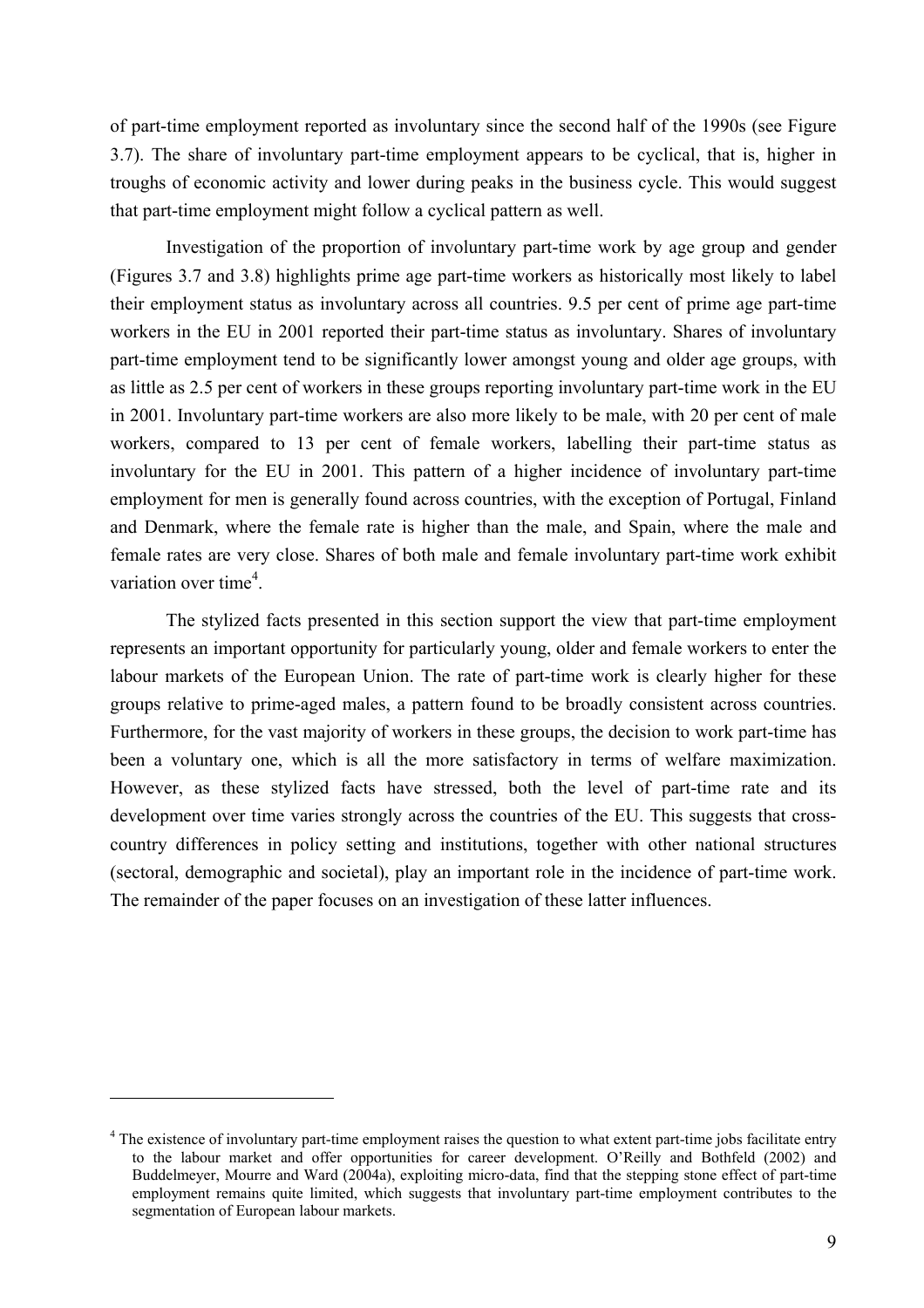#### **4. Regulations towards part-time work in EU countries**

The regulatory and institutional framework varies considerably across countries of the EU and may represent an important influence on the cross-country development of part-time employment. A number of types of regulation may have a direct or indirect effect on the rate of part-time work. This section aims both to introduce the key regulations affecting working time across EU countries and to outline how such regulations differ across countries.

A number of regulations affect the rate of part-time work *directly*. This first set of regulations is legally binding and limits the use of part-time work. For instance, labour laws may give the employer the right to deny an employee's request to work part-time under certain circumstances. Certain types of regulation may however facilitate the conversion of full-time jobs into voluntary part-time employment in order to reconcile personal and professional lives (Genre et al., 2003).

A second set of regulations affects part-time employment *indirectly* through shifting the financial incentives for firms to offer part-time opportunities and also for employees to accept them. For example, wage regulation (including the regulation of working time premia for shiftwork or overtime), social protection systems and tax and benefit systems fall into this group. In some countries, for example Portugal, hourly wages for part-time and full-time work are restricted by law to be equal (pro rata clause). Moreover, hours or earnings thresholds for social insurance contributions (above which contributions to social security schemes become payable and workers become eligible for social benefits) and special subsidies or tax rebates for firms hiring part-time staff may influence the structure of non-wage costs for employers and therefore also indirectly influence the rate of part-time work. For example, during the period 1993-2000, special social security contribution rebates and reductions were granted to firms hiring part-time workers in France. This coincided with a boom in part-time employment over the same period. Similarly, changes in hours and social security thresholds may also influence the supply of parttime work. For example, in Spain, a relaxation in working hour legislation, together with a reduction in social security contributions for part-time workers in 1994, resulted in a strong increase in the part-time employment rate between 1994 and 1995. However, lower pension entitlements may restrict the labour supply of part-time jobs (Ginn and Arber, 1998).

Table 4.1 summarises the main regulations affecting part-time work (through law or collective agreement) that have been adopted by some EU countries in recent years. A couple of interesting patterns emerge from this table. First, most of the reforms undertaken have been targeted at encouraging the use of part-time work by firms, either through a relaxation in the conditions of use of part-time jobs or through the granting of subsidies. Second, towards the end of the 1990s some countries adopted regulatory measures to address the overall job quality offered by part-time positions in terms of wages relative to full-timers, career development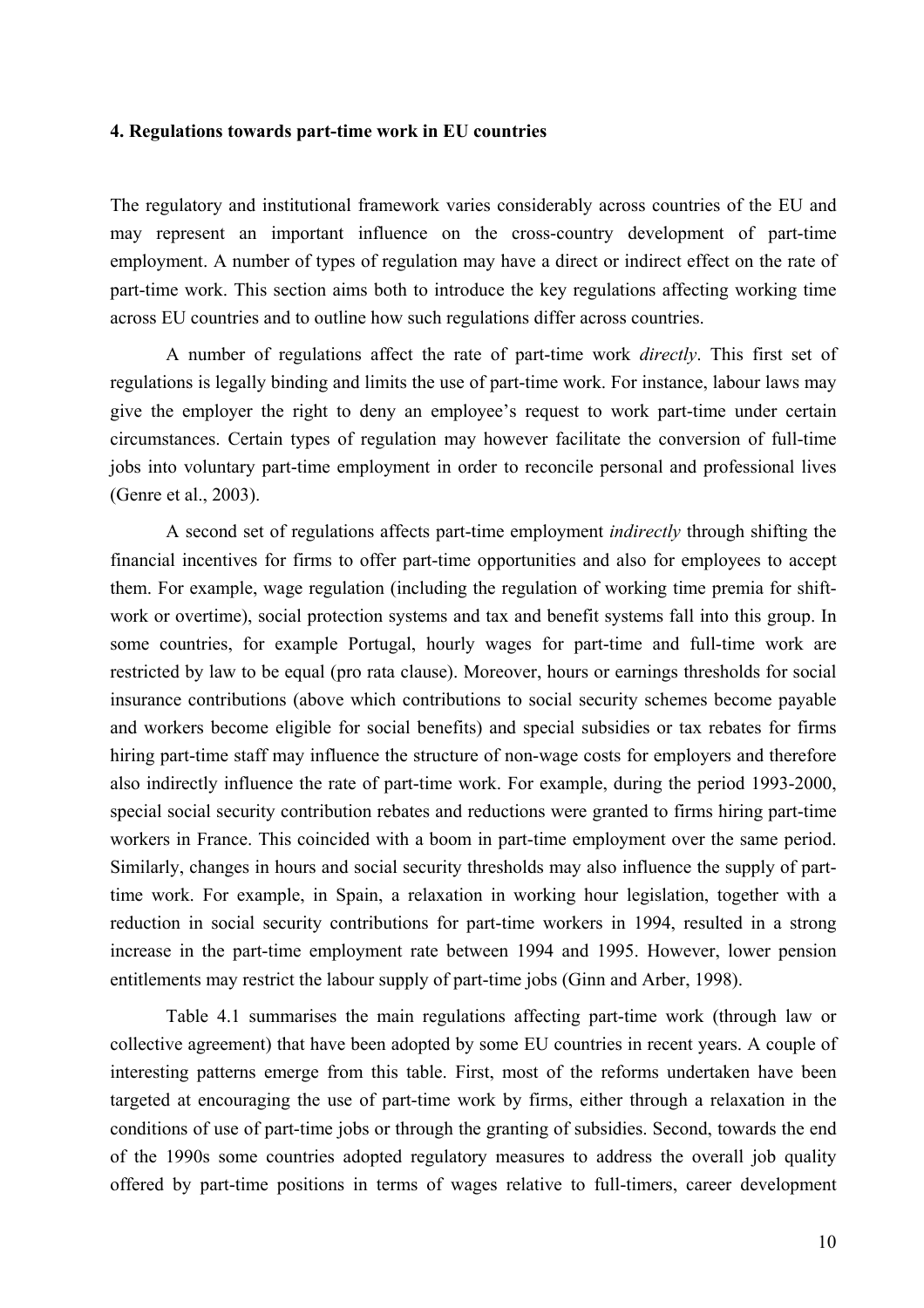opportunities, access to training and so on. These measures followed the signature of a European framework agreement on part-time work on 6 June 1997 by the European Trade Union Confederation (ETUC), the Union of Industrial and Employers' Confederations of Europe (UNICE) and the European Centre of Enterprises with Public Participation and of Enterprises of General Economic Interest (CEEP), in the presence of social affairs Commissioner Padraig  $Flynn^5$ .

Consideration of Table 4.1 by country reveals a fairly different situation across the EU. Four groups can be tentatively considered. First, in as early as 1982, the Netherlands adopted a tripartite agreement aimed at an efficiency-enhancing redistribution of existing employment through, among other measures, working time reduction and part-time work. A second group of countries (Belgium, Finland, France and Spain) adopted new regulation to foster the development of part-time work in the mid-1990s as a possible remedy to high unemployment. A third group (Austria, Germany and Italy) took regulatory steps in the late 1990s to help part-time work developments. Finally, countries such as Greece, Ireland, Luxembourg, Portugal and Sweden have not adopted specific legislation to encourage part-time work.

A third set of regulations and institutions influence employment in general, but may have an indirect bearing on part-time employment in particular. First, for mothers with young children it has been argued that the probability of (re-)entering the labour market, either in the form of full-time or part-time employment, is strongly linked with the system of child benefit/care arrangements in place. In general, the provision of child benefits can create an ''unemployment trap'' if benefits are means tested<sup>6</sup>. Moreover, some child benefit systems grant additional income to parents who renounce work in order to take care of their young children<sup>7</sup>. On the other hand, the lack of affordable (subsidized) childcare may represent a major disincentive to taking up employment.

Similarly, unemployment benefit systems (together with other benefits) may create an 'unemployment trap' through high net replacement rates and long benefit duration. Doudeijns (1998) studied the financial disincentive to work created by unemployment benefits, finding it had a significantly negative impact on the decision to take up part-time employment. However,

 $\overline{a}$ 

<sup>&</sup>lt;sup>5</sup> The agreement seeks to establish a general framework for the elimination of discrimination against part-time workers, and hopes to contribute towards the development of opportunities for part-time working on a basis which is acceptable to employers and workers alike.

<sup>&</sup>lt;sup>6</sup> If child care benefits are means tested, then additional income from work is partially (or completely) offset by a reduction in this benefit, thereby reducing the incentives to increase labour supply. Generally speaking, the net gains to family income may then be just too small to make the effort worthwhile. How large these disincentive effects are depends on the actual design of the benefit.

<sup>&</sup>lt;sup>7</sup> Such measure was in place in France in the 1990s ('Allocation Parentale d'Education'). It has been shown to have a strong adverse effect on female participation (Laroque and Salanié, 2003).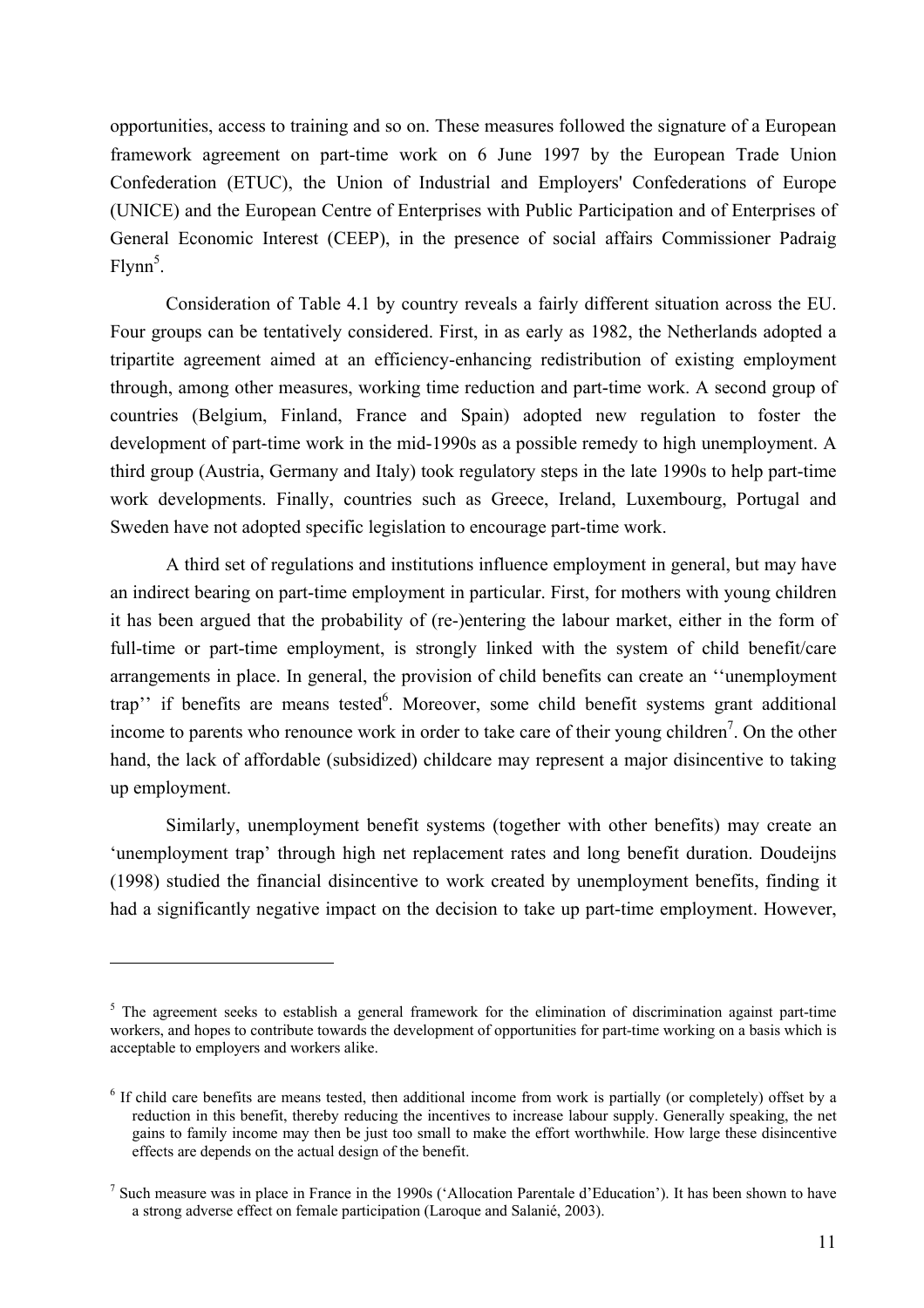the recent development of 'in-work benefits', the tightening of benefit eligibility criteria and the enhanced controls over their implementation should all help towards alleviating this disincentive.

Tax systems, and in particular high income tax rates, may also deter part-time work through creating a financial disincentive for individuals to enter the labour market. Such a disincentive is reinforced when income tax is computed on the basis of a couple's earnings, rather than on an individual's, since in such a system the second earner in a couple may face a relatively high effective marginal rate. Dependant partner's allowances may make the decision to take up a job even harder, especially a low-paid part-time job, which would results in the loss of such a benefit.

Relatively strict employment protection legislation (EPL) has become a more and more important reason for hiring part-time employees. This is because part-time jobs may fall outside the sphere of regular contract EPL and may therefore offer employers the opportunity to bypass such legislation. In the late 1990s, in a context of increasing competition and uncertainty, firms realized the advantages of 'atypical jobs', which were and continue to be considered more flexible and less expensive. Part-time employment was quickly acknowledged as offering these advantages, together with temporary jobs, help agency employment, shift work, on-call jobs and atypical working time jobs (nights and weekends). Bentolila and Dolado (1994) labelled this new search for flexible staffing arrangements as the 'new reasons' for hiring part-time workers.

This section has outlined both the number and type of labour market regulations and institutions that may affect the rate of part-time work. Some of these regulations affect part-time work directly and others indirectly. Furthermore there has been considerable variation in the extent and type of regulation applied across countries of the EU. The conclusions of this section therefore give good reason to think that part-time policies and other labour market institutions have contributed to explaining the growth in part-time employment in some EU countries. In order to quantify such effects the next section moves onto a panel econometric setting.

#### **5. The effect of regulations and labour market institutions on part-time employment**

This section focuses on quantifying the effect of labour market policy, as measured by institutions and regulation, on the development in the part-time employment rate (PTR - that is, share of those working part-time in total employment).

#### *5.1 Data and estimation strategy*

The part-time employment rate, as well as the share of involuntary part-time employment, was taken for each country from employment series reported in the annual European Community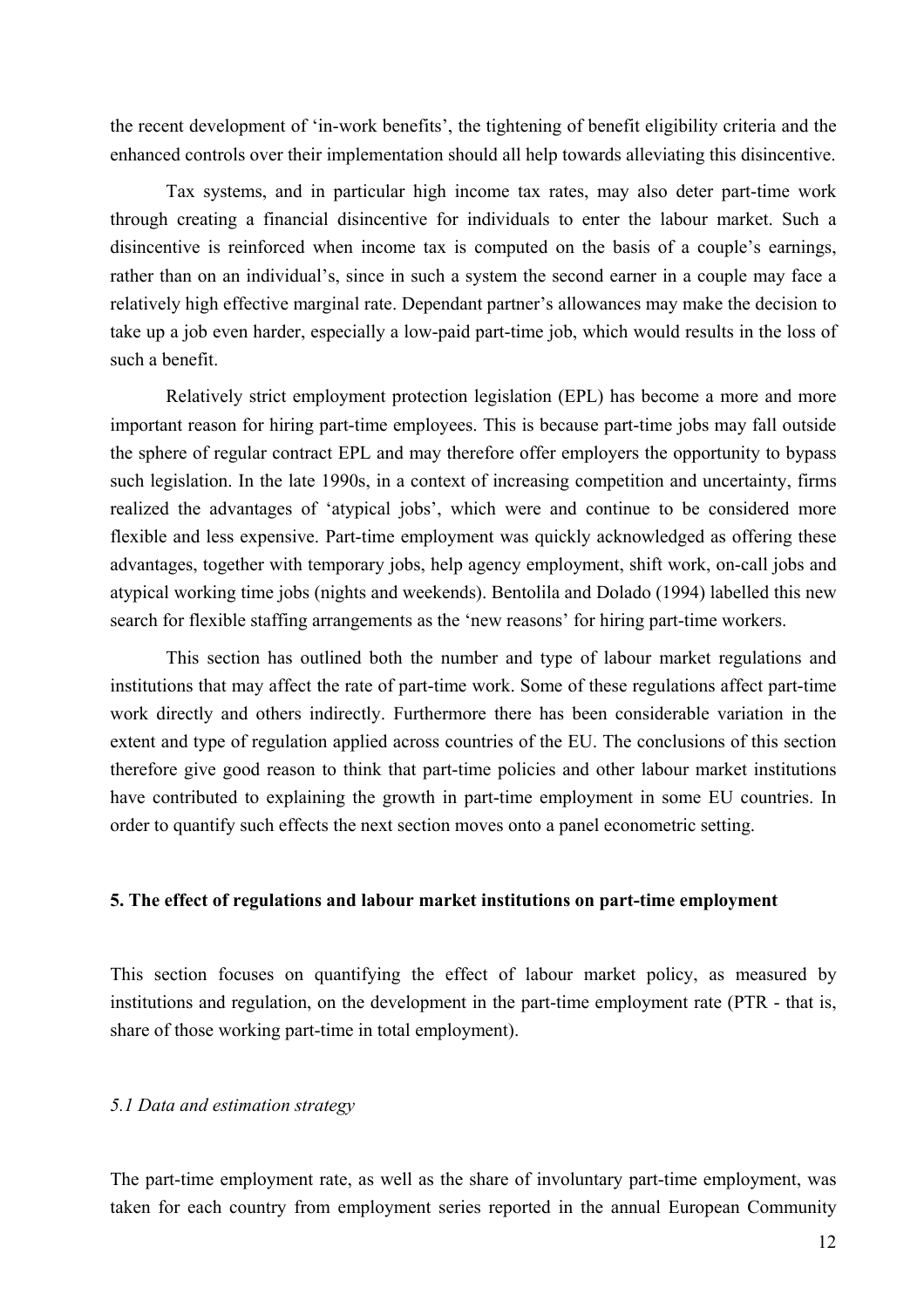Labour Force Surveys, compiled by Eurostat. Data are generally available annually from 1983 to  $2002<sup>8</sup>$  for most of the EU countries, except Portugal (from 1986), Spain (from 1987) and Austria, Finland and Sweden (from  $1995$ )<sup>9</sup>.

In order to capture the effect of part-time regulation on the part-time rate, we have created a vector of country-specific trends which starts from the year in which regulations of part-time employment were relaxed in each country<sup>10</sup>. The motivation for the creation of this variable is that we wish to capture the additional annual increase in part-time employment rate that follows the change in part-time regulation<sup>11</sup>. The starting date of each trend therefore varies by country and is identified by systematically exploiting the information reported in Table 5.1. For the countries where part-time regulation has not changed (Ireland, Portugal, Sweden and the United Kingdom), the value of the variable is set to zero for the complete period 1983 to 2001. To avoid an 'outlier' bias, we have also constructed the 'policy' variable excluding the trend for the Netherlands $^{12}$ .

Data on general labour market institutions are taken from the recent macroeconomic literature on labour markets (such as Nicoletti et al., 2000; Blanchard and Wolfers, 2000; Nickell et al., 2002). Most of these data on national labour market institutions are available only until 1997-98. We include variables to alternatively capture overall employment protection legislation (EPL) and EPL on temporary and regular contacts. An indicator for the provision of child benefits (drawn from Eurostat) is also used. Unemployment benefit replacement ratios and unemployment benefit duration are included to capture possible disincentive effects to take up a

 $\overline{a}$ 

 $8$  Since the preparation of this paper, data have been made available for 2002. The trends displayed earlier in this article used data until 2001 only. The econometric estimations used data until 1998, as most of institutional data were only available up to this date.

<sup>&</sup>lt;sup>9</sup> For some countries, such as Finland and Sweden, data have been back-cast using OECD Annual Labour Force Statistics, when available. Data are based on declaration of individuals on their working status (part-timers/fulltimers) rather than on a precise measure of hours worked. The data therefore represent the most harmonized existing sources on part-time work.

<sup>&</sup>lt;sup>10</sup> Technically this vector corresponds to 'pooled after-reform country trends'. For each country we create a trend variable that takes the value of 0 prior to regulatory reforms, equals 1 in the first year following a reform to parttime regulation, equals 2 in the second year following reform and equals *n* in the *n*th year following reform. We then stack the observations of this variable country by country to compose a vector. Given the relatively limited time-series dimension, we follow this stacking approach and restrict the coefficients to be the same across countries, rather than estimating each country block separately, in order to increase the efficiency of the estimate and to capture the overall effect of reforms.

 $11$  This impact on the change in PTR is likely to disappear in the long run, as it corresponds to the dynamic toward the new steady state implied by the reform of part-time regulation.

<sup>&</sup>lt;sup>12</sup> The Netherlands, which experienced a much sharper increase in part-time employment than the other EU countries, stood out clearly as an outlier within the EU (Euwals and Hogerbrugge, 2004). More technically speaking, as the change in the regulatory framework for part-time jobs occurred before the start of the sample (that is, 1982), the value of the 'policy' variable for the Netherlands cannot really measure the effect of the change in regulation. It would instead simply capture the time trend.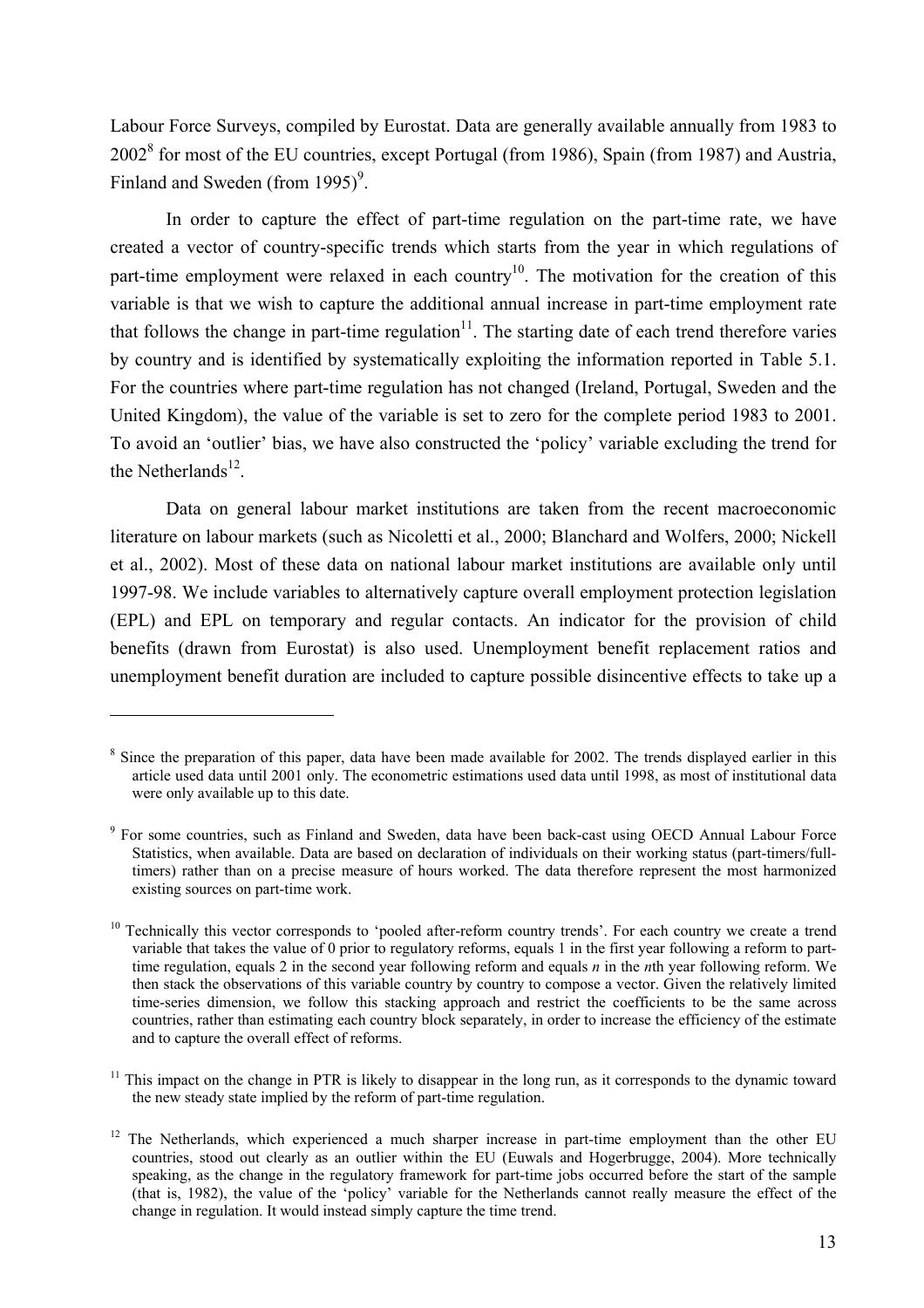part-time employment as a result of 'unemployment traps'. We also add the total labour tax rate, computed by the OECD and reported by Nickell et al. (2002).

Other variables capturing important characteristics of the labour market, and which are expected to influence the rate of part-time work, are also included in our specification. Such controls are the female participation rate, fertility rate, share of employment in services, schooling rate of the 15-25 population and the share of temporary jobs. Finally we include the output gap stemming from the OECD Economic Outlook database to capture the business cycle.

Our model considers the level in the part-time employment rate, across countries and over time, that can be attributed to structural factors and institutions. αi are *I* country dummies and  $\alpha_t$  are *T* time dummies. *INST<sub>k</sub>* are *K* variables capturing national policies and institutions and  $C_i$  are *J* variables representing controls (demographic, structural, macroeconomic or societal factors).

$$
PT_{it} = \alpha_i + \alpha_t + \sum_{k=1}^K a_k \text{INST}_{k \text{ it}} + \sum_{j=1}^J b_j C_{j \text{ it}} + \epsilon_{it}
$$

This specification is close to that used by Nickell et al. (2001) to explain OECD unemployment, but the variables for short-term macroeconomic shocks (labour demand shock, real import price shock, real interest rate and so on) are replaced by the output gap. Moreover, the lagged dependent variable has been dropped as its presence introduces correlation between the errors and the regressors, which can bias the GLS estimate of parameters. However, as there is clear evidence of non-stationarity for many of the variables used in this equation, there is a risk of 'spurious regression'. We use the Maddala-Wu test to check out whether there are unit roots in the residual of the equations. The test clearly rejects the hypothesis of the residuals having a unit root, which indicates the presence of cointegration relation between the variables.

As some heteroskedasticity and first order autocorrelation are detected, all regressions are estimated by feasible generalized least squares. To tackle possible endogeneity problems and checking for robustness, we also applied an instrumental variable method (the two-stage least squares within estimator). The presence of endogeneity may be particularly problematic in the case of the relationship between the part-time employment rate and participation, or between part-time employment and EPL, where the causality is likely to go both ways. Lacking alternatives, we instrument the structural and institutional variables by their values lagged by two years.

#### *5.2 Results*

As shown by Table 5.1, a number of findings for the group of European countries that emerge from equation 1 are confirmed when using instrumental techniques (equation 7).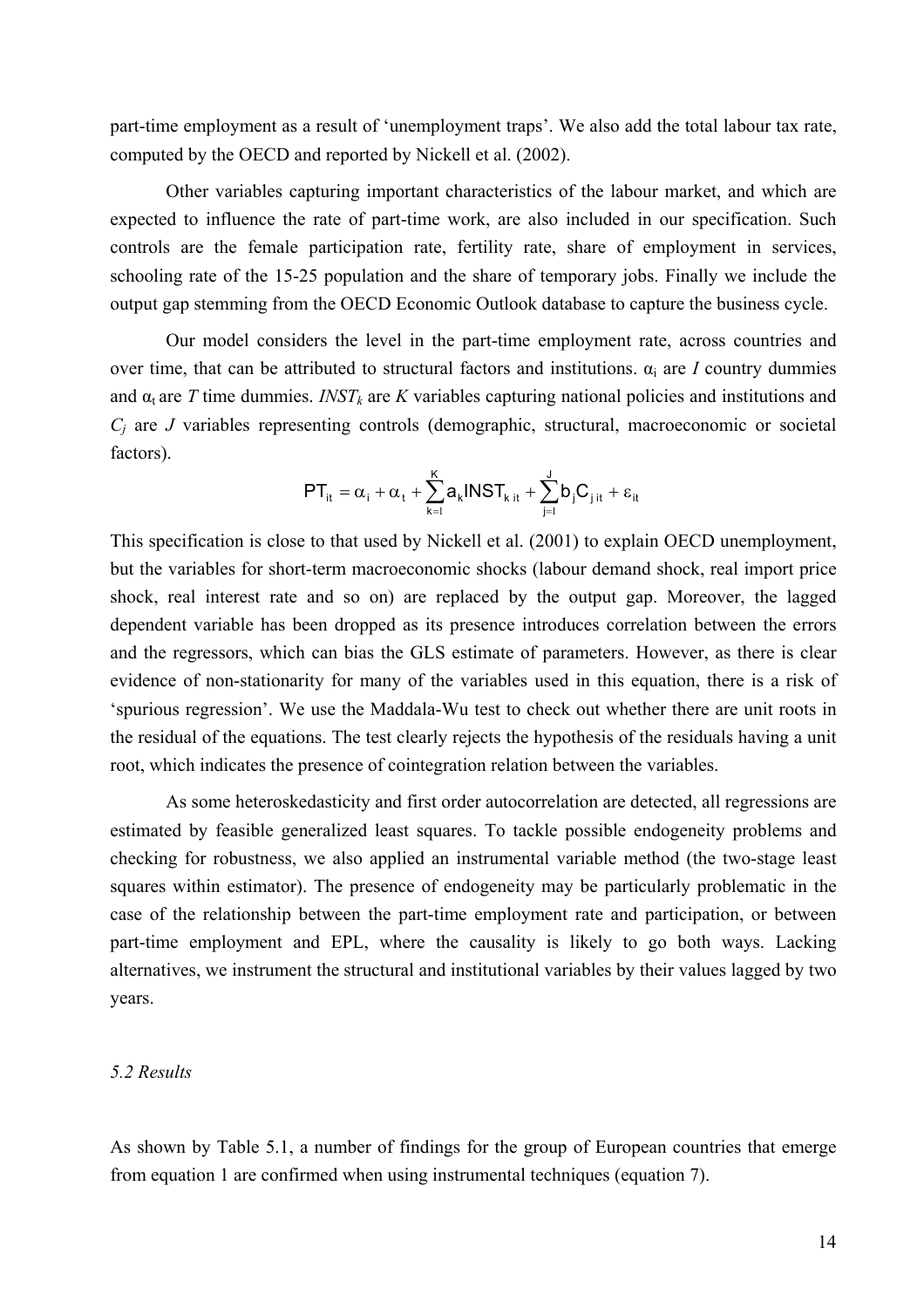The change in part-time regulation turns out to have a very strong and significant impact on parttime employment developments. This still holds true when excluding the Netherlands, although the magnitude of the effect decreases somewhat. Thus we conclude that the relaxation of regulations towards part-time work in the EU countries has had a significantly positive effect on the development of the PTR.

Child benefits exert a strong negative and highly significant effect on the PTR. Thus child benefits act as a disincentive to working part time and make it less likely for individuals to (re-)enter the labour market through part-time employment. The reasoning behind this phenomenon may be that benefits alter the trade-off between work and leisure towards a more family-oriented life.

While overall EPL is only significant at a 10 per cent level, EPL on regular jobs is highly significant and has a strong and positive effect on the PTR. Conversely, EPL for temporary jobs is either insignificant or negatively related to the PTR.

Unemployment benefit replacement ratios are found to be negatively correlated with the PTR, but their statistical significance is not robust across estimated equations. Unemployment benefit duration seems to impact the PTR only modestly and its effect is estimated with little precision.

Although total labour taxes appear to affect positively the PTR in Table 5.1, this result is not robust when using other specifications (Buddelmeyer, Mourre and Ward, 2004b). This reflects the theoretical uncertainty as regards the overall impact of labour taxes on employment (for example, income versus substitution effects). Moreover, the total labour tax rate remains too crude and aggregate an indicator to fully identify the specific effect on part-time employment, which would require knowing the relative tax burden borne by part-timers compared to fulltimers.

Most controls turn out to be significant and of expected sign. The female participation rate is positively related to PTR. The rise in female participation has resulted in an increase in the part-time rate in many countries, which appears to have been used as the main way of integrating women into the labour market. Similarly the fertility rate and the schooling rate of the 15-25 population are also found to affect the PTR positively, and particularly in the case of the fertility rate, strongly. The share of employment in the service sector is revealed as a particularly powerful determinant of the rate of part-time work. This ties in with our analysis of the trends in part-time work in Section 3 which highlighted that a high proportion above of part-time jobs are within the service sector. The impact of the output gap is negative and significant in most equations, confirming earlier results from Buddelmeyer, Mourre and Ward (2004b). Conversely the temporary employment rate is found to have a positive influence on the PTR, which suggests the absence of substitution between part-time employment and temporary employment, and that these two flexibility schemes are complementary in circumventing the rigidity of European labour markets.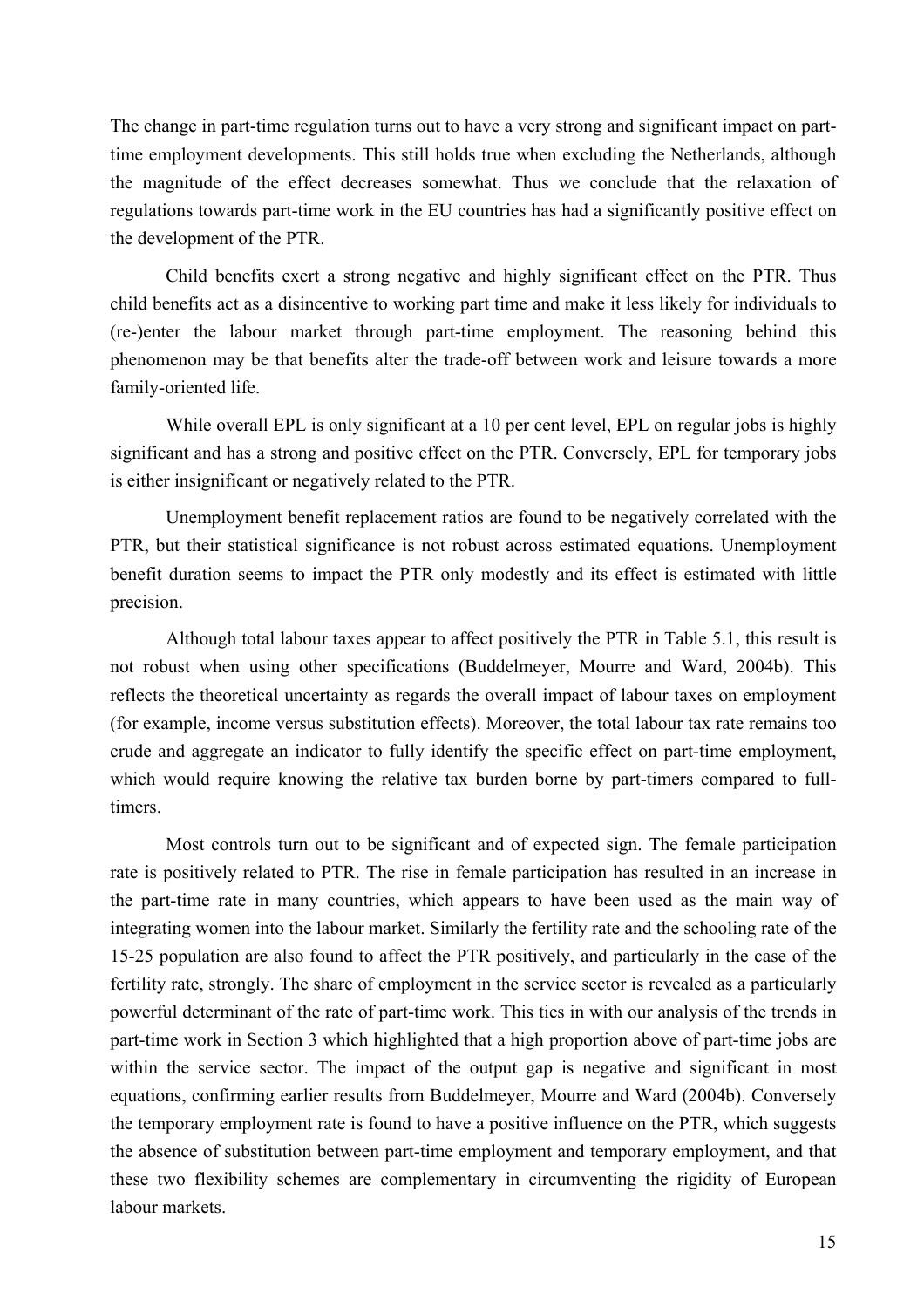The coefficients provided by Table 5.1, allow us to say something about the relative size of the contribution made to the PTR by time work regulations and general labour market institutions. Although providing insightful order of magnitudes, these results are largely speculative and should be interpreted with considerable caution on the basis of previously outlined caveats regarding endogeneity. Furthermore, their application to future periods is subject to the Lucas critique. Our results suggest that changes in part-time regulation of a similar type and applied at a similar rate to those recorded in the past (as captured by a time trend following the reform) would induce an additional rise of PTR of between 0.16 and 0.35 percentage points on average each year - see columns (2) and (3) in Table 5.1 - which amounts to between 1.6 and 3.5 percentage points rise after ten years. It follows that more effective policies or a faster pace of reform could entail larger rates of increase. With regard to institutions having an indirect effect on the PTR, our results reveal that a switch from the extreme case of no EPL regulation on regular contracts to the opposite situation of extremely stringent EPL<sup>13</sup> increases the PTR by around 11-15 percentage points. This implies that the future PTR will be sensitive to changes in EPL, although the effect might materialize with some lag. Furthermore our results suggest that a decline in the proportion of child benefits in GDP by 1 percentage point could lead to an increase in PTR of around 1.5 percentage points, while conversely a decline in unemployment benefit replacement ratios by 1 percentage point would result in a weak increase in the part-time rate (of around 0.02-0.03 percentage point). Our results reveal the potentially strong impacts that other factors, if they continue, may have on the PTR. For example, an increase of 10 percentage points in the female participation rate, or in the share of service employment, would increase the PTR by around 3-4 percentage points and 2-3 percentage points, respectively, while a strong rise in the fertility rate of 0.5 percentage point would contribute to increasing the PTR by around 2.5 percentage points.

#### **6. Policy conclusions**

 $\overline{a}$ 

Our results indicate that the both the development of the part-time employment rate over time and the variation in the PTR across countries are significantly affected by institutional and policy changes. In particular policy measures geared toward encouraging part-time work are found to be positively related to actual part-time developments. These measures include both the legal framework affecting part-time positions and the creation of financial incentives (subsidies and improvement of social protection) to take up a part-time job. Moreover, other labour market institutions, including benefit systems, are found to significantly but indirectly influence the

<sup>&</sup>lt;sup>13</sup> This corresponds to Level 0 and Level 6, respectively, of the EPL variable computed by the OECD (Nicoletti et al., 2000).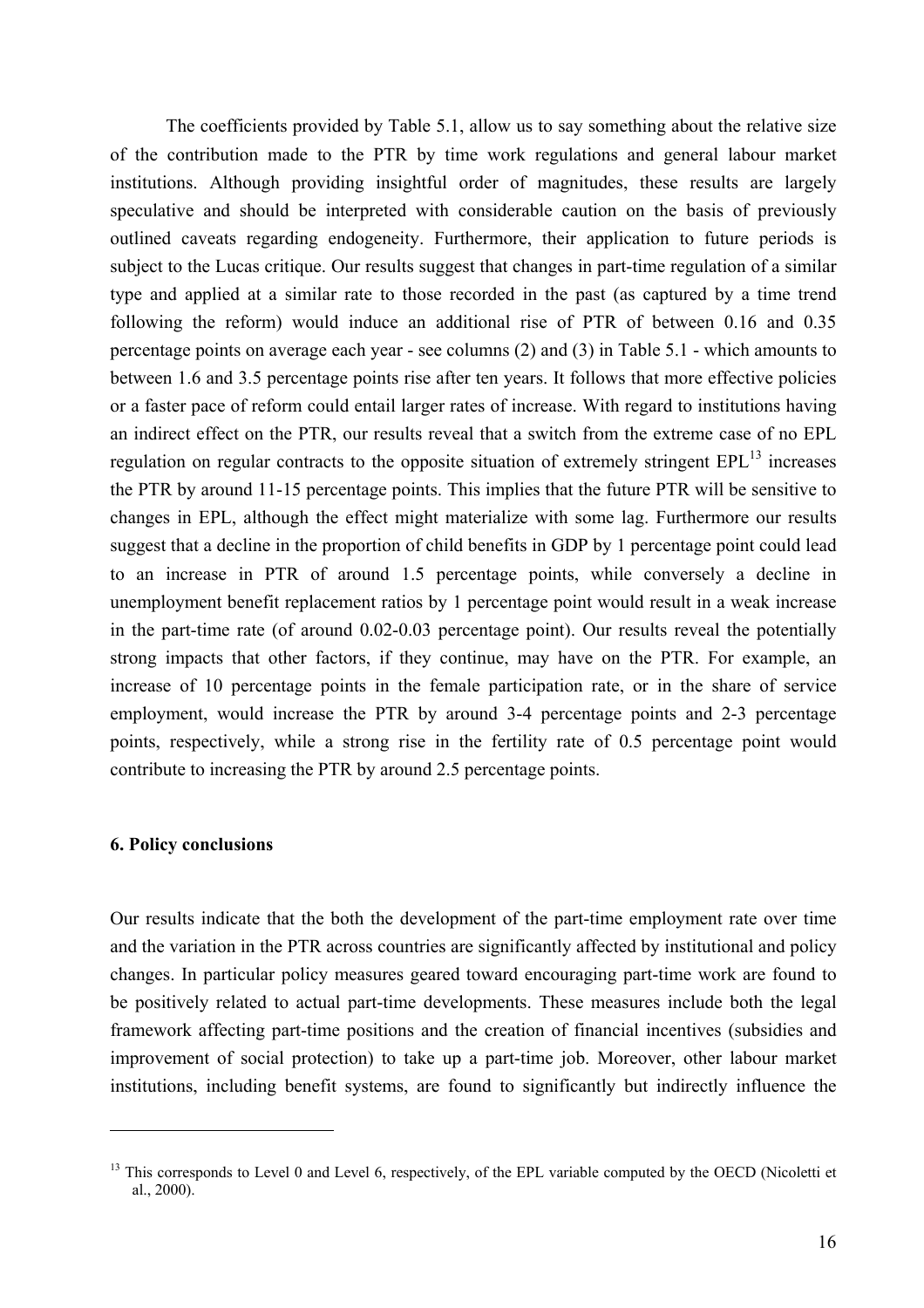growth in part-time work. For instance, the stringency of employment protection legislation for regular contracts favours part-time work, suggesting that part-time employment may be firms' response to rigid labour markets. Furthermore, child benefits and, to a lesser extent unemployment benefit generosity and duration, may hinder the increase in the part-time rate through the disincentive to take up employment that they induce. Consequently, further reforms of labour market institutions can be expected to facilitate growth in part-time employment and thereby to pull more people into paid employment.

Our analysis shows that such reforms can contribute to meet the employment targets set for 2010 at the 2000 Lisbon Council meeting. Currently the low female and total employment rates in some EU countries require considerable efforts in order to succeed. Evidence from the boarder economic literature to date has shown that the increase in female participation and the increase in part-time employment seem to go hand in hand. Our results indicate that targeted policy to facilitate part-time employment represents a promising avenue worthy of further exploration. The increase in the proportion of part-time employment can be expected to continue, because its main driving forces (employers' desire for flexibility, service sector expansion, women's increased labour market participation and so on) are likely to persist in the medium to long run. Part-time work developments are also expected to disproportionately benefit the relatively underemployed age groups of young and older workers. Keeping more older workers in the workforce by offering part-time work solutions would also help to reduce the finanacial burden of an ageing population.

In addition to raising the employment rate in the European Union, part-time employment gives employers greater flexibility in adjusting working hours to business requirements while achieving higher productivity. If freely chosen and protected by law, part-time jobs also offer workers a good way of striking a balance between their professional and private lives. Furthermore, in some cases part-time work can be a stepping stone towards permanent employment. In comparison we have found that the share of involuntary part-time employment (that is, underemployment) is negatively related to the rate of part-time employment. However, albeit fairly low, the share of involuntary part-time employment remains non-negligible. Policies designed to promote part-time work by lowering its labour costs relative to that of full-time employment are likely to have the perverse effect of increasing further the proportion of involuntary part-time work, with negative consequences for women and other workers already at a disadvantage in the labour market. This segmentation of the labour market may suffer lower hourly remuneration, poverty traps, insufficient access to training and lack of career developments, which in turn negatively affect their long-term productivity. Thus, in order to be fully effective, employment policy should support and protect the bases for voluntary part-time and full-time work.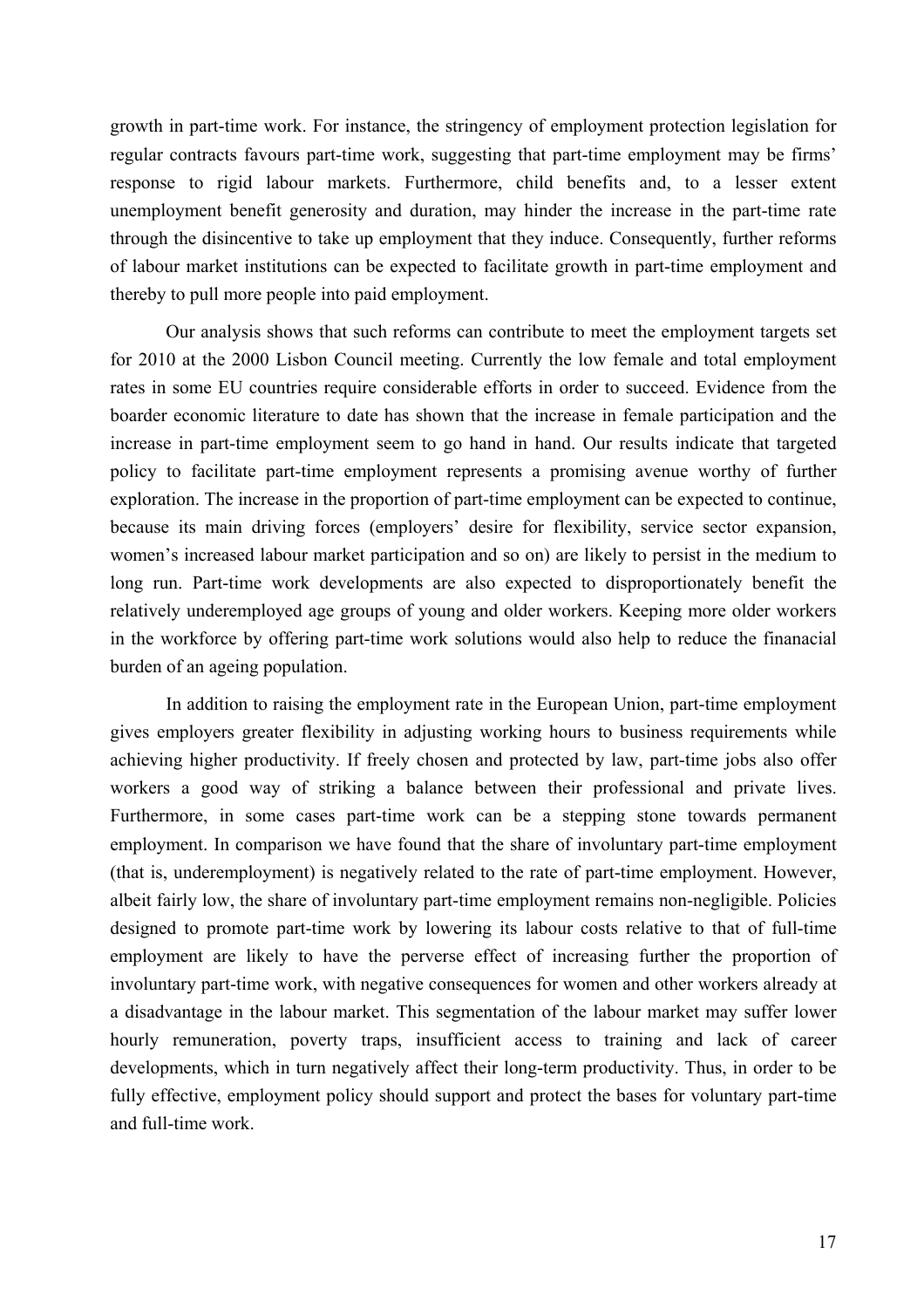#### **References**

Belot, M. and J. van Ours (2000), 'Does the Recent Success of Some OECD Countries in Lowering Their Unemployment Rates Lie in the Clever Design of Their Labour Market Reforms?'*, CEPR Discussion Paper* No. 2492.

Bentolila, S. and J.J. Dolado (1994), 'Labour Flexibility and Wages: Lessons from Spain', *Centro de Estudios Monetarios y Financieros: Documento de Trabajo* No. 9404.

Blanchard, O. and J. Wolfers (2000), 'The role of shocks and institutions in the rise of European unemployment: the aggregate evidence', *Economic Journal*, 78 (2), 182-7.

Blank, R.M. (1988), 'Simultaneously modelling the supply of weeks and hours of work among female household heads', *Journal of Labor Economics*, 6 (2), 177-204.

Blank, R.M. (1990), 'Are part-time jobs bad jobs?', in G. Burtless (ed.), *A Future of Lousy jobs? The Changing Structure of US Wages*, Washington, DC: The Brookings Institute, 123-55.

Blank, R.M. (1994), 'The Dynamics of Part-time Work', *NBER Working Paper* No. 4911.

Buddelmeyer, H., G. Mourre and M. Ward (2004a), 'Part-time work in EU countries: labour market mobility, entry and exit', forthcoming in the ECB *Working Paper Series*.

Buddelmeyer, H., G. Mourre and M. Ward (2004b), 'The determinants of part-time work in EU countries: empirical investigations with macro-panel data', *European Commission Economic Paper* No. 213 and *IZA Discussion Paper* No. 1361.

Delsen, L. (1998), 'When do men work part-time?', in Jacqueline O'Reilly and Colette Fagan (eds), *Part-time Prospects: An International Comparison of Part-time Work in Europe, North America and the Pacific Rim*, London and New York: Routledge, 57-76.

Doris, A. (1998), 'Married women in the Irish part-time labour market', *Economic and Social Review*, 29 (2), 157-78.

Doudeijns, M. (1998), 'Are benefits a disincentive to work part-time?', in Jacqueline O'Reilly and Colette Fagan (eds *Part-time Prospects: An International Comparison of Part-time Work in Europe, North America and the Pacific Rim*, London and New York: Routledge, 116-36.

Euwals, R. and M. Hogerbrugge (2004), 'Explaining the Growth of Part-time Employment: Factors of Supply and Demand', *IZA Discussion Paper* No. 1124.

Faber, H.S. (1999), 'Alternative and part-time employment arrangements as a response to job loss', *Journal of Labor Economics*, 17, S142-69.

Genre, V., R. Gómez-Salvador, N. Leiner-Killinger and G. Mourre (2003), 'A widening scope for non-wage components in collective bargaining in the EU?', in G. Fagan, J. Morgan and F.P.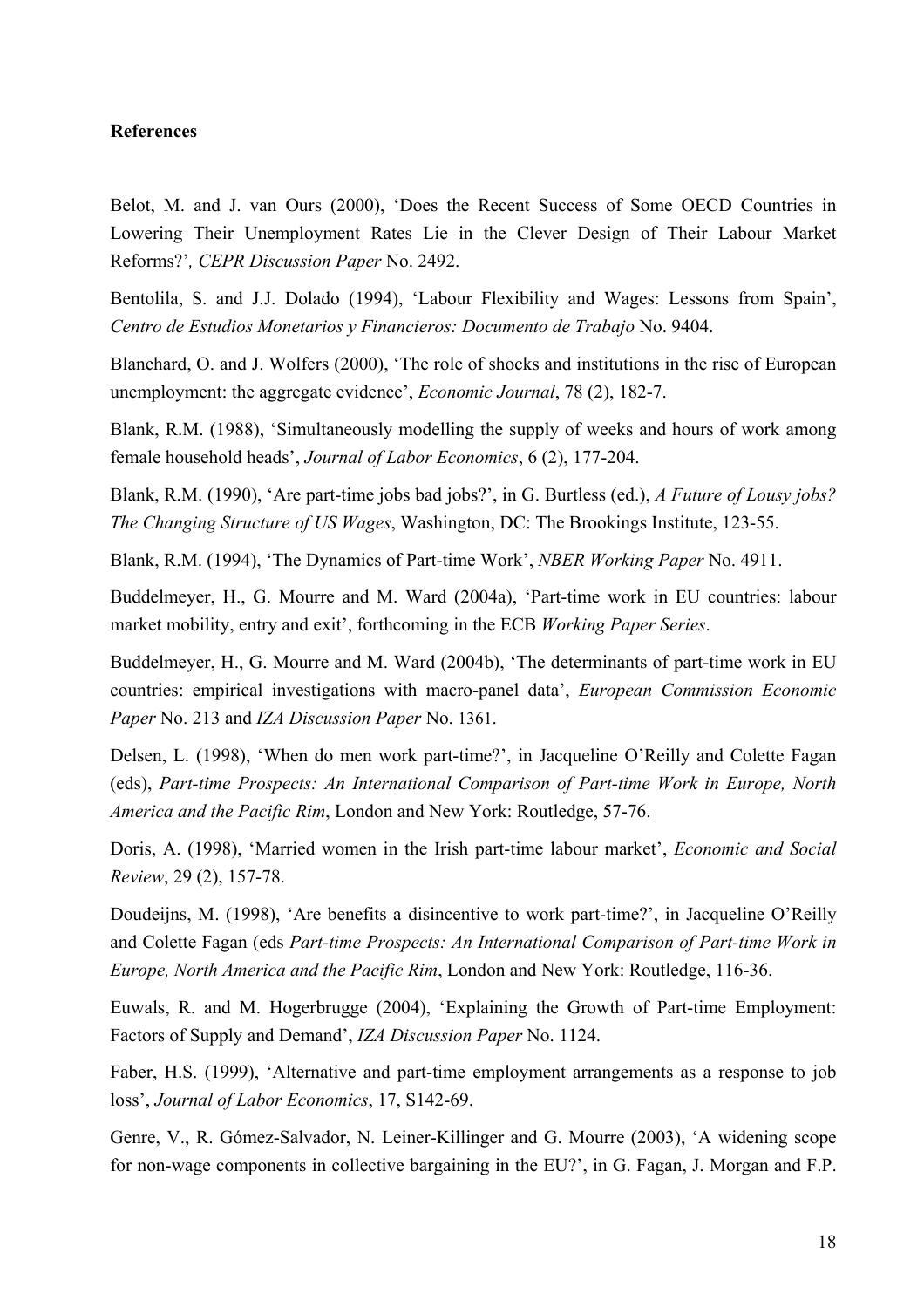Mongelli (eds), *Institutions and Wage Formation in the New Europe*, Cheltenham, UK and Northhampton, MA, US: Edward Elgar, pp. 134-73.

Ginn, J. and S. Arber (1998), 'How does part-time work lead to low pension income', in Jacqueline O'Reilly and Colette Fagan (eds), *Part-time Prospects: An International Comparison of Part-time Work in Europe, North America and the Pacific Rim*, London and New York: Routledge, 156-74.

Haskel, J., B. Kersley and C. Martin (1997), 'Labour market flexibility and employment adjustment: micro evidence from UK establishments', *Oxford Economic Papers*, New Series, 49 (3), 362-79.

Houseman, S. (2001), 'Why employers use flexible staffing arrangements: evidence from an establishment survey', *Industrial and Labor Relations Review*, 55 (1), 149-69.

Laroque, G. and B. Salanié (2003), 'Participation, fertility and financial incentives in France', presented at ECB/CEPR Labour Market Workshop *What Explains the Pattern of Labour Supply in Europe?*, June, Frankfurt am Main, Germany.

Lemaitre, G., P. Marianna and A. Van Bastelaer (1997), 'International comparisons of part-time work', *OECD Economic Studies*, (29), 139-52.

Long, J.E. and E.B. Jones (1981), 'Married women in part-time employment', *Industrial and Labor Relations Review*, (34), 314-25.

Nakamura, A. and M. Nakamura (1983), 'Part-time and full-time work behaviour of married women', *Canadian Journal of Economics*, (16), 229-57.

Nickell, S., L. Nunziata, W. Ochel and G. Quintini (2001), 'The Beveridge Curve, Unemployment and Wages in the OECD from the 1960s to the 1990s', prelim. version, CEP *Discussion Papers* No. 502, Centre for Economic Performance, London School of Economics.

Nickell, S., L. Nunziata and W. Ochel (2002), 'Unemployment in the OECD Since the 1960s. What Do We Know?', Bank of England Discussion Papers, May.

Nicoletti, G., S. Scarpetta and O. Boylaud (2000), 'Summary Indicators of Product Market Regulation with an Extension to Employment Protection Legislation', OECD Working Papers No. 266.

O'Reilly, J. and S. Bothfeld (2002), 'What happens after working part-time? Integration, maintenance or exclusionary transitions in Britain and western Germany', *Cambridge Journal of Economics*, (6), 409-39.

OECD (1998), 'Working hours: latest trends and policy initiatives', *Employment Outlook*, 173- 88.

Pfau-Effinger, B. (1998), 'Culture or structure as explanations for differences in part-time work in Germany, Finland and the Netherlands', in Jacqueline O'Reilly and Colette Fagan (eds), *Part-*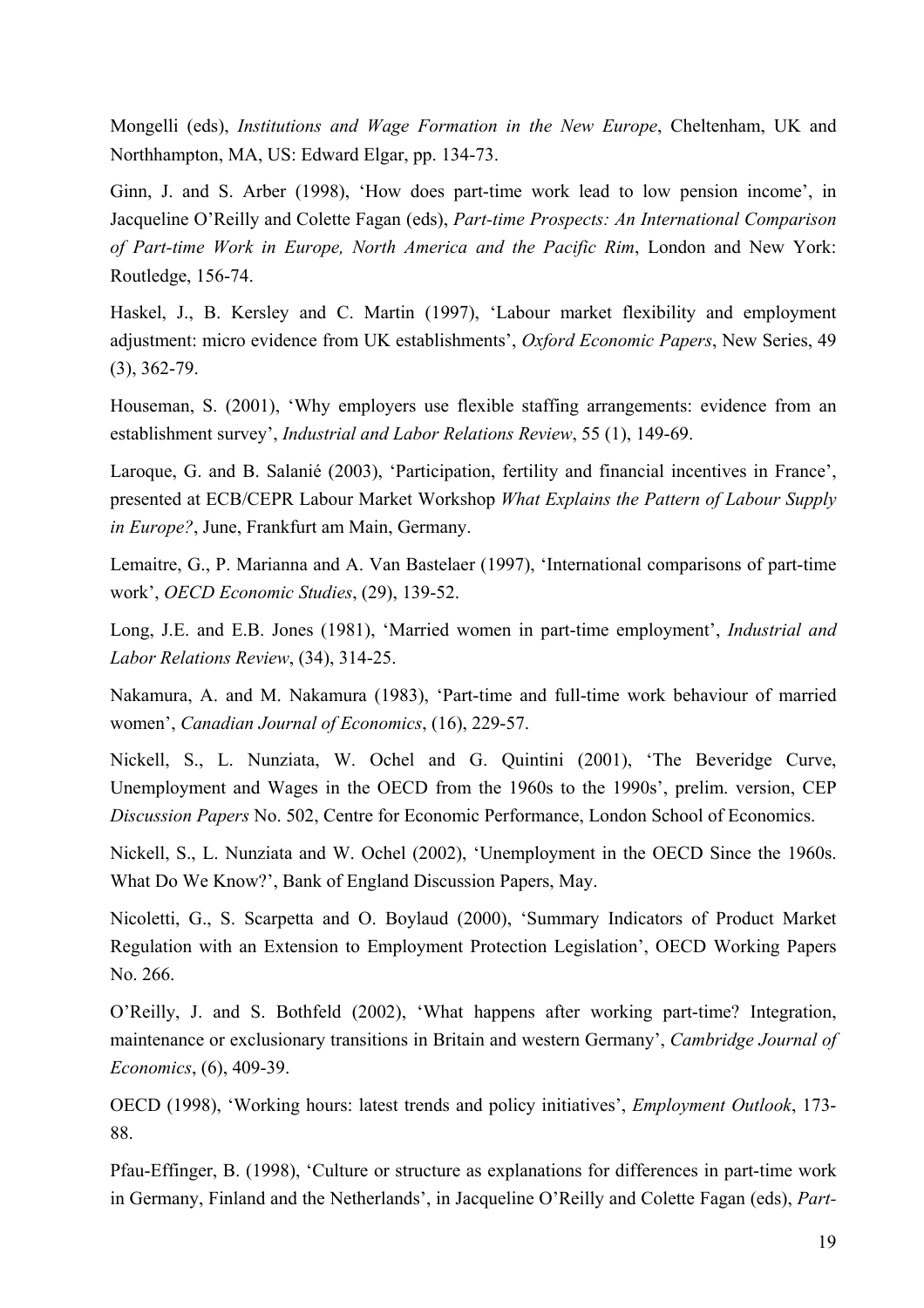*time Prospects: An International Comparison of Part-time Work in Europe, North America and the Pacific Rim*, London and New York: Routledge, 177-98.

Ruivo, M. M.P. Gonzalez and J.M. Varejao (1998), 'Part-time work in Portugal and Spain', in Jacqueline O'Reilly and Colette Fagan (eds), *Part-time Prospects: An International Comparison of Part-time Work in Europe, North America and the Pacific Rim*, London and New York: Routledge, 199-213.

Scarpetta, S. (1996), 'Assessing the role of labour market policies and institutional settings on unemployment: a cross-country study', *OECD Economic Studies*, 2(26), 43-82.

Smith, L., C. Fagan and J. Rubery (1998), 'Where and why is part-time work growing in Europe?', in Jacqueline O'Reilly and Colette Fagan (eds), *Part-time Prospects: An International Comparison of Part-time Work in Europe, North America and the Pacific Rim*, London and New York: Routledge, 35-56.

Walwei, U. (1998), 'Part-time work: a threat to labour standards?', in Jacqueline O'Reilly and Colette Fagan (eds), Part-time Prospects: *Part-time Prospects: An International Comparison of Part-time Work in Europe, North America and the Pacific Rim*, London and New York: Routledge, 96-115.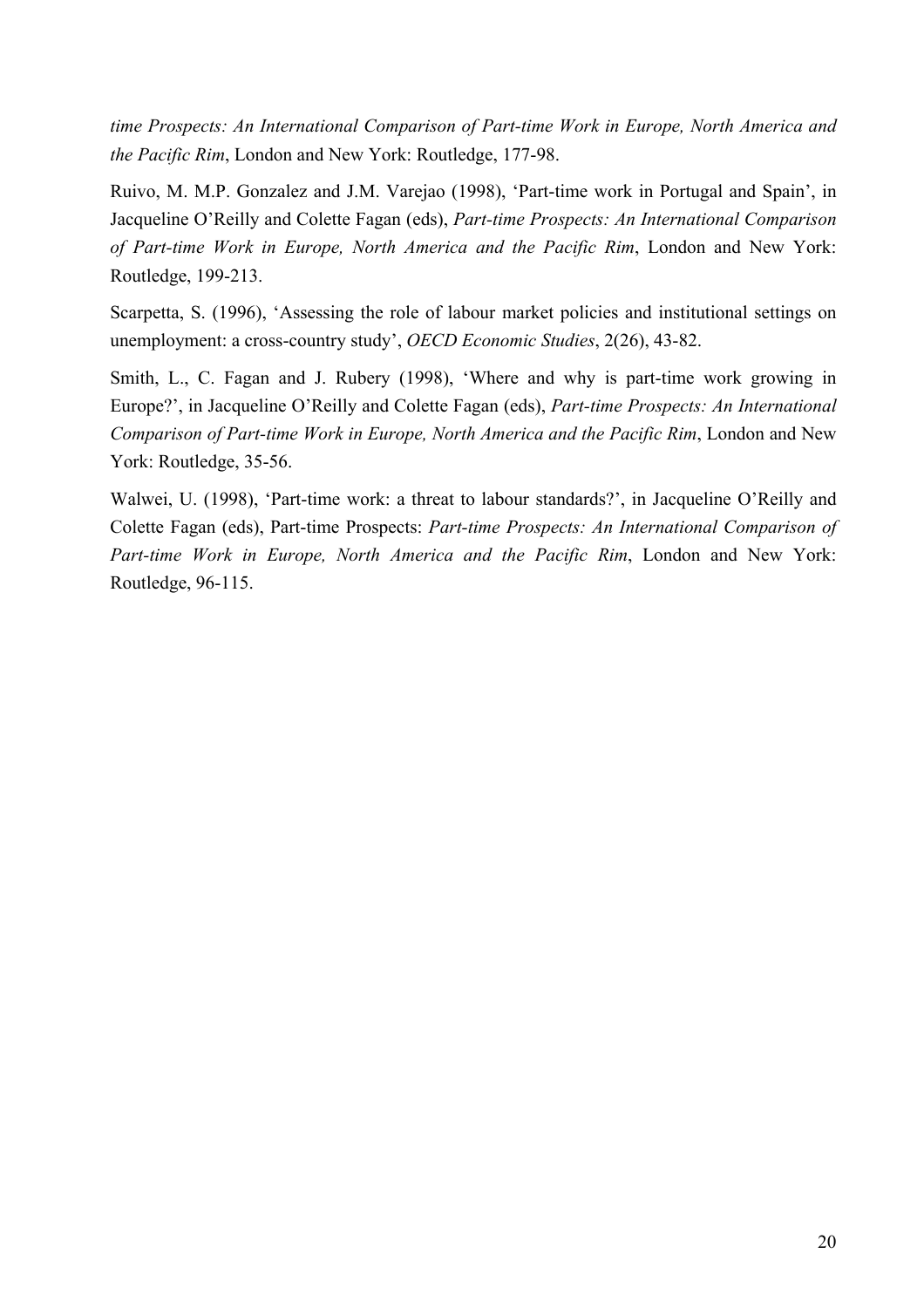



Sources: OECD, Eurostat (Labour Force Surveys).





Sources: OECD, Eurostat (Labour Force Surveys).

Note: The shaded bars underline the non-EU countries.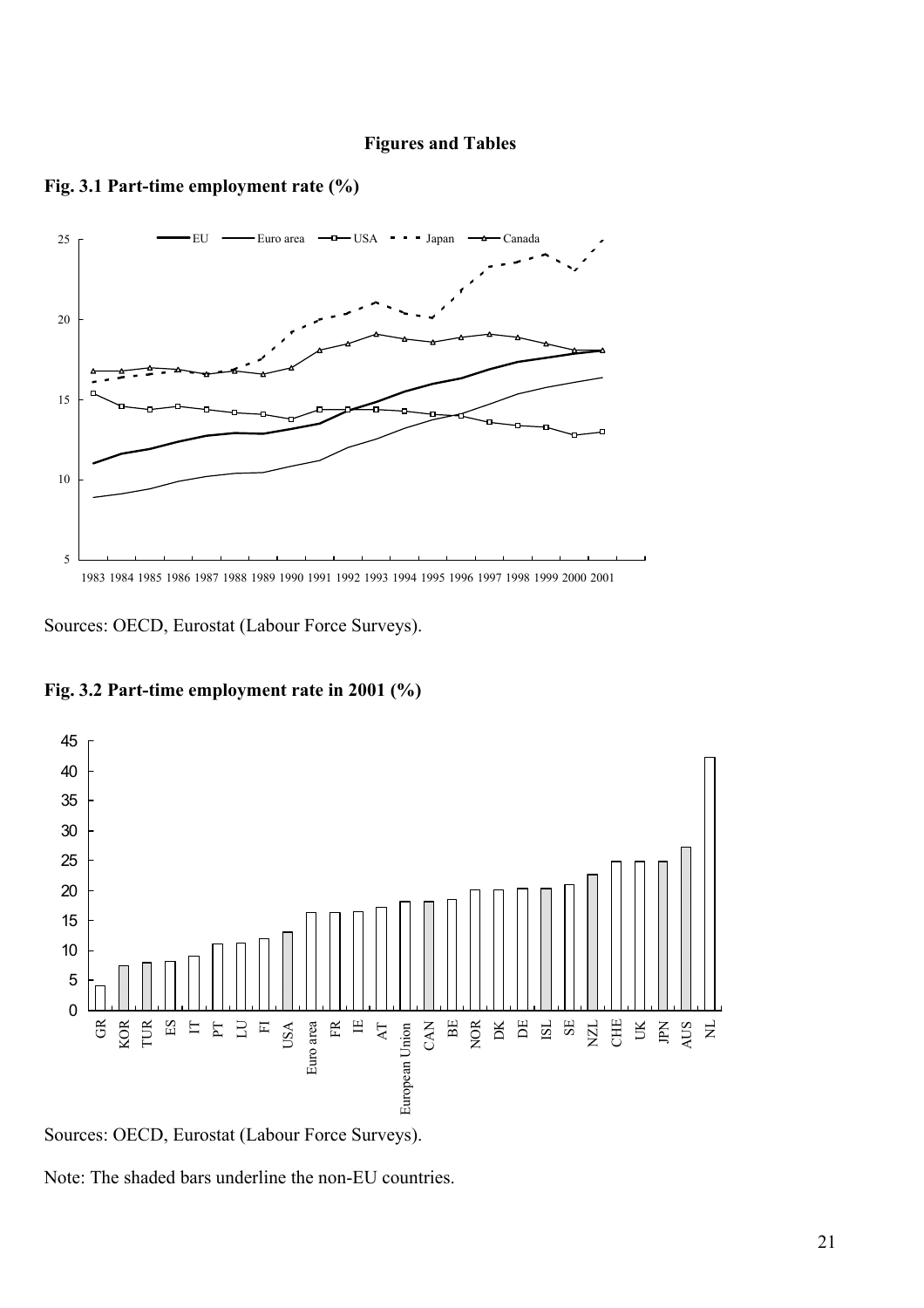#### **Fig 3.3 Part-time employment rate (%)**







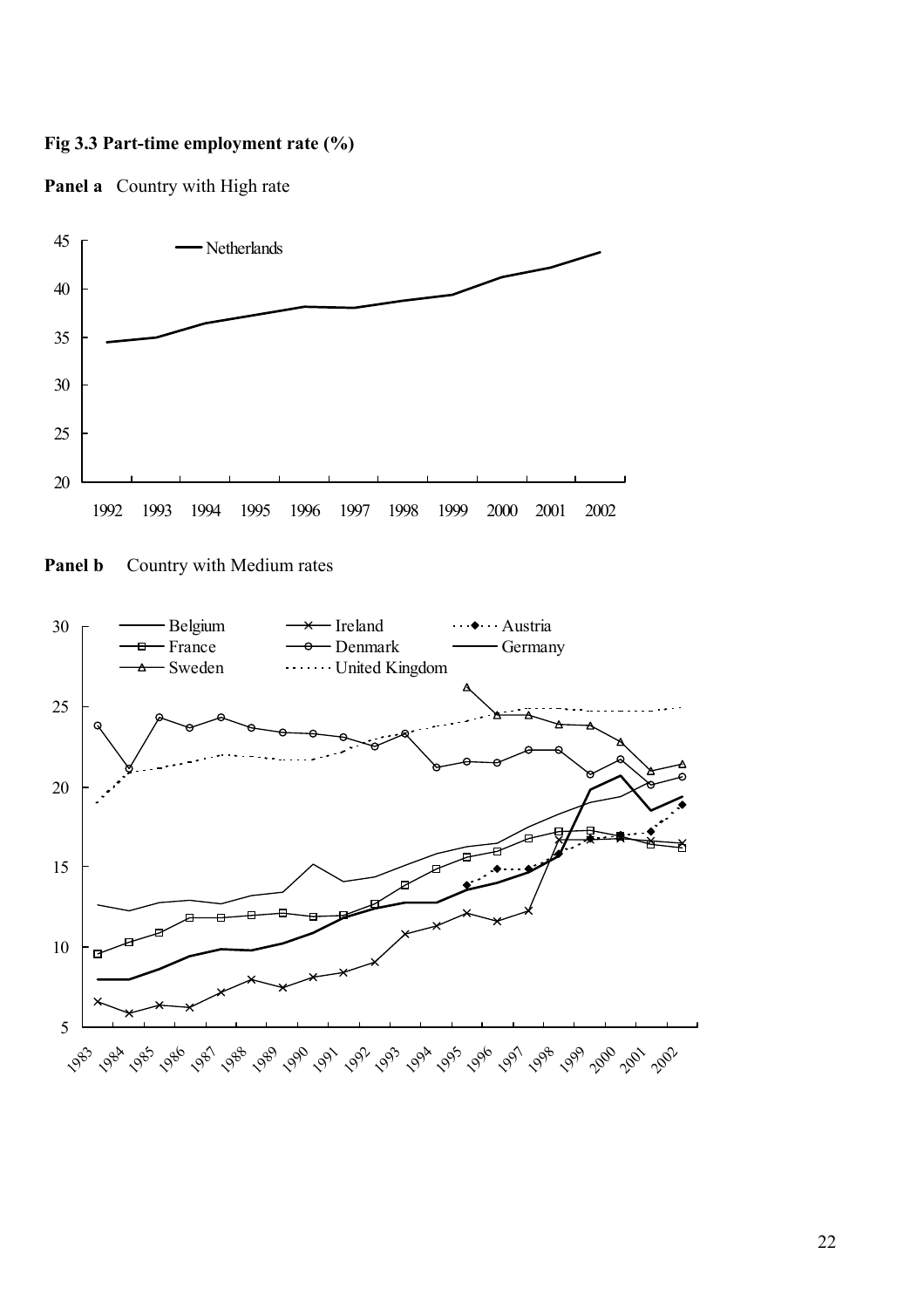

Panel c Countries with Low rates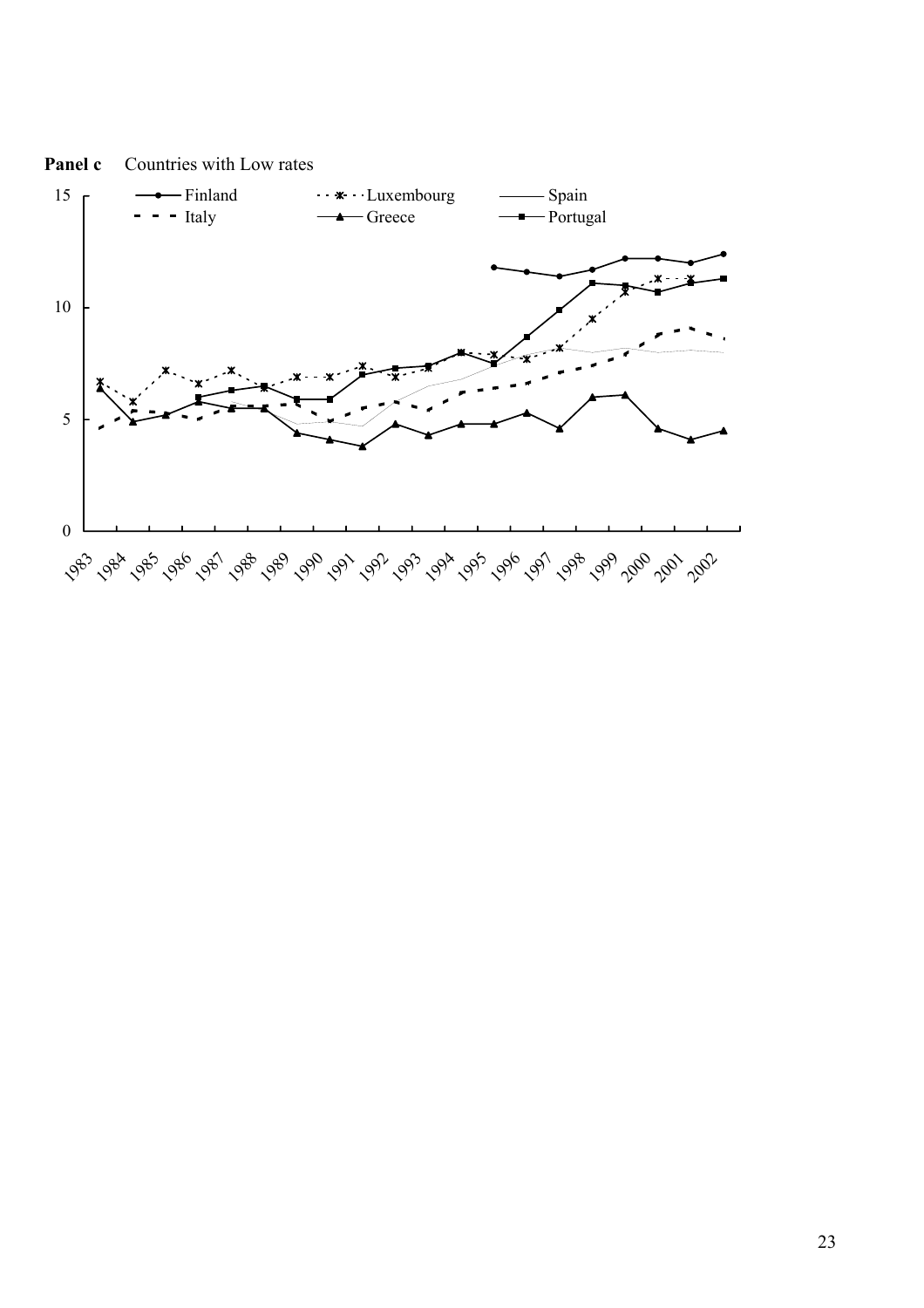

**Fig 3.4 a Part-time employment rate by age group in the EU-15** 

**Fig 3.4 b Part-time employment rate by age group in EU-15 countries in 2001**

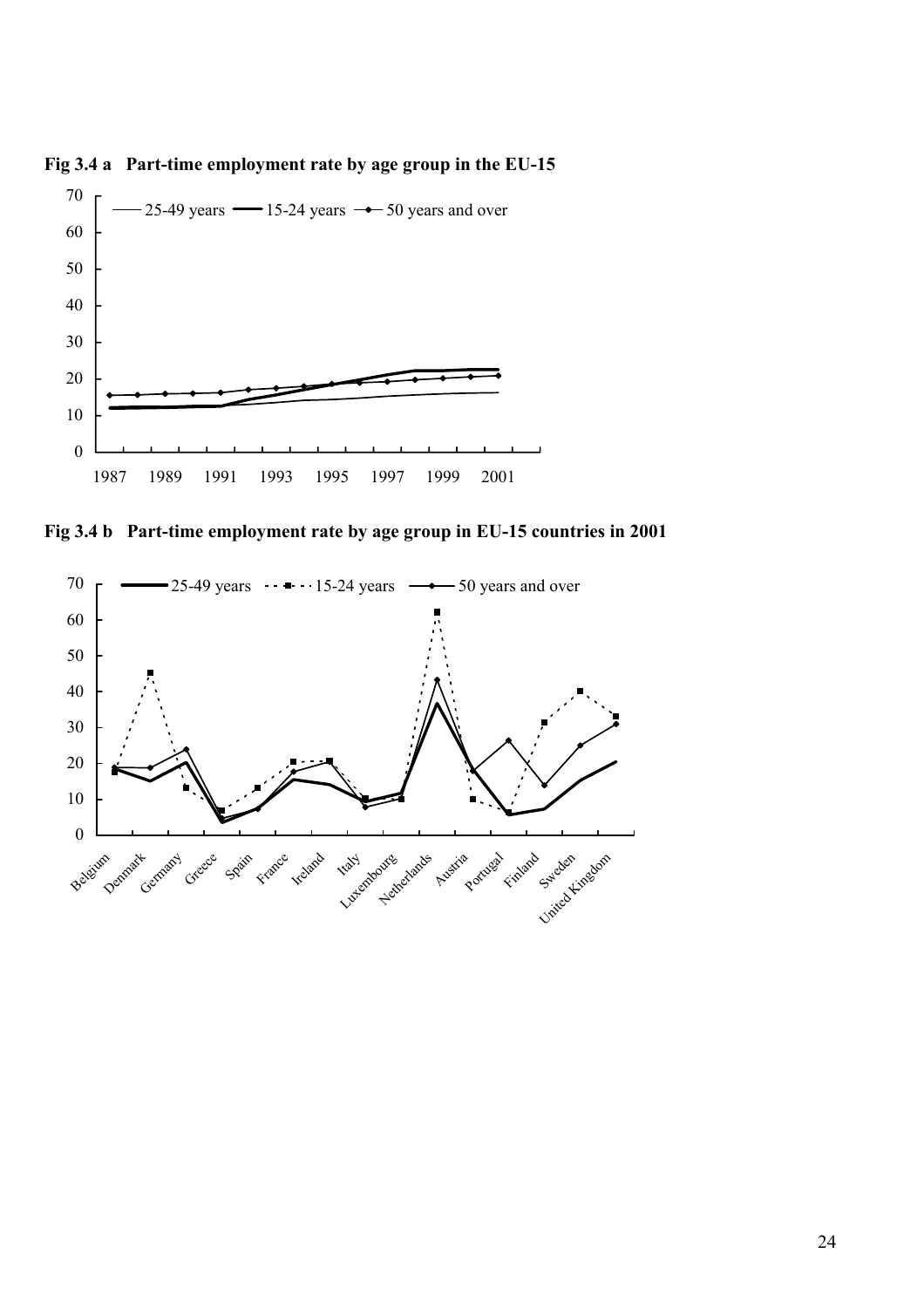

**Fig 3.5 a Part-time employment rate by gender in the EU-15** 

**Fig 3.5 b Part time employment rate (%) by gender in EU-15 countries in 2001** 

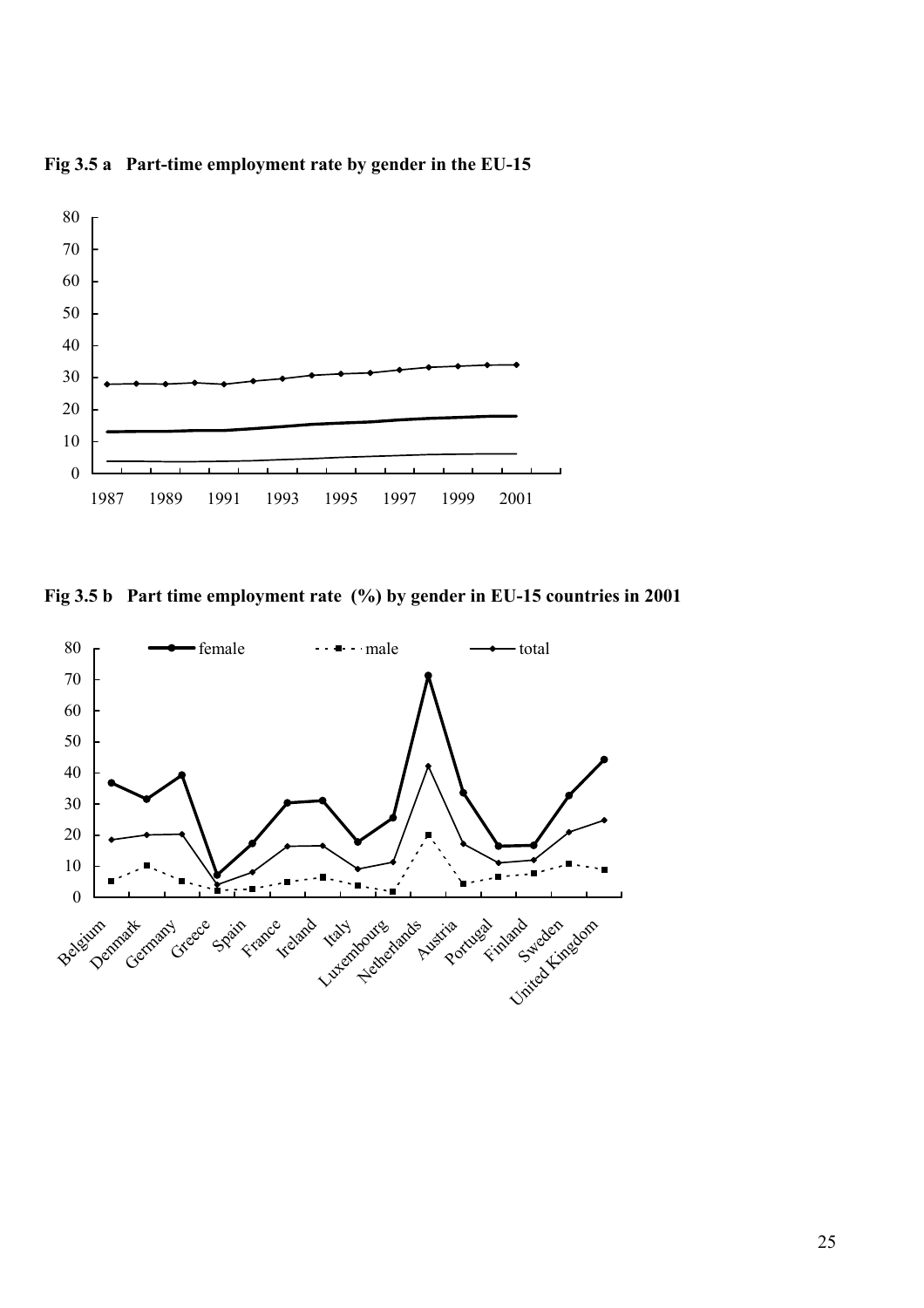

**Fig 3.6 a Share of involuntary part-time employment – EU-15**

**Fig 3.6 b Share of involuntary part-time employment – Relation with part-time employment rate** 



Source: Eurostat (Labour Force Surveys)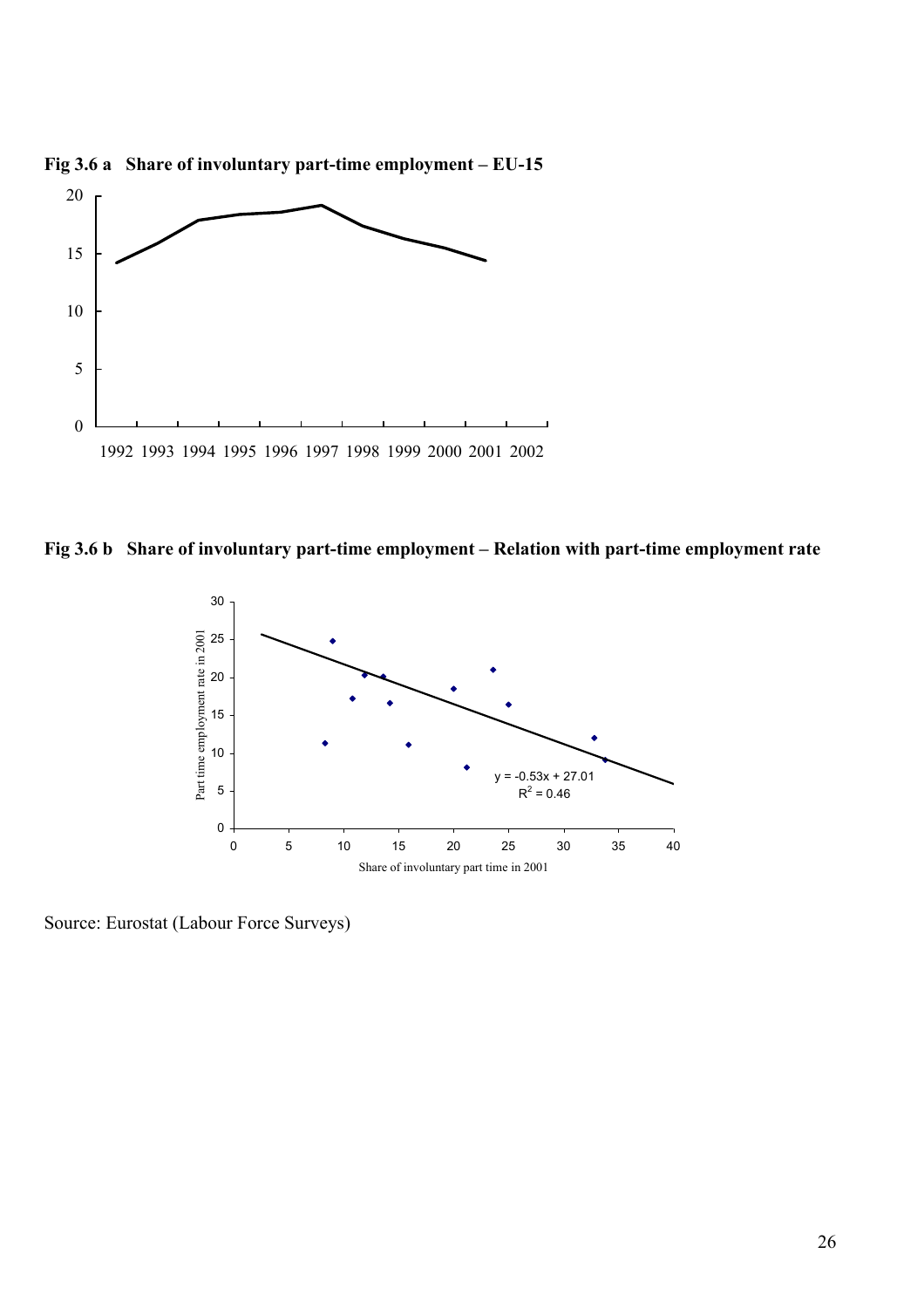

**Fig. 3.7 a Share of involuntary part-time by age group in the EU-15** 

Source: Eurostat (Labour Force Surveys).



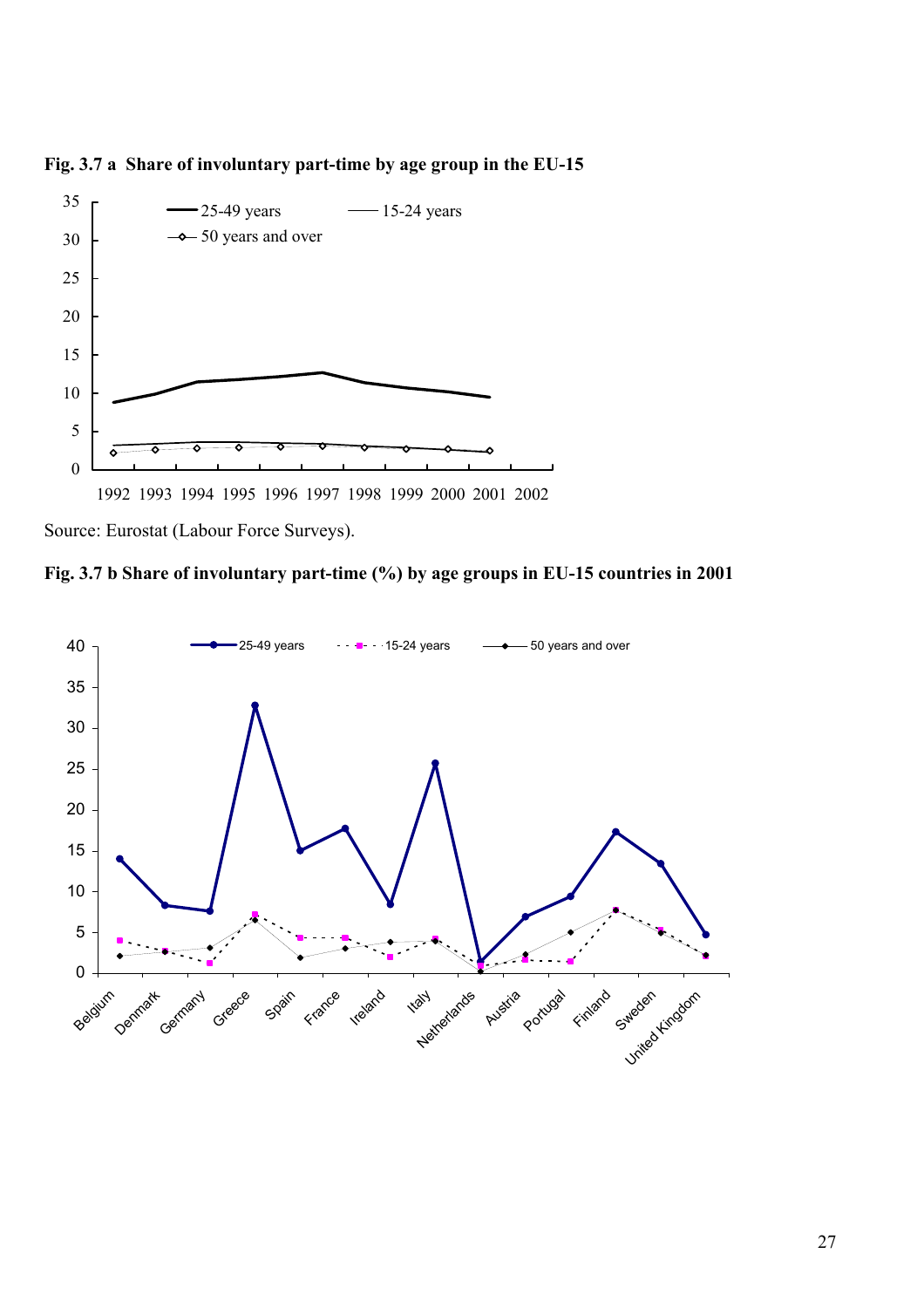

**Figure 3.8 a Share of involuntary part-time by gender in the EU-15** 



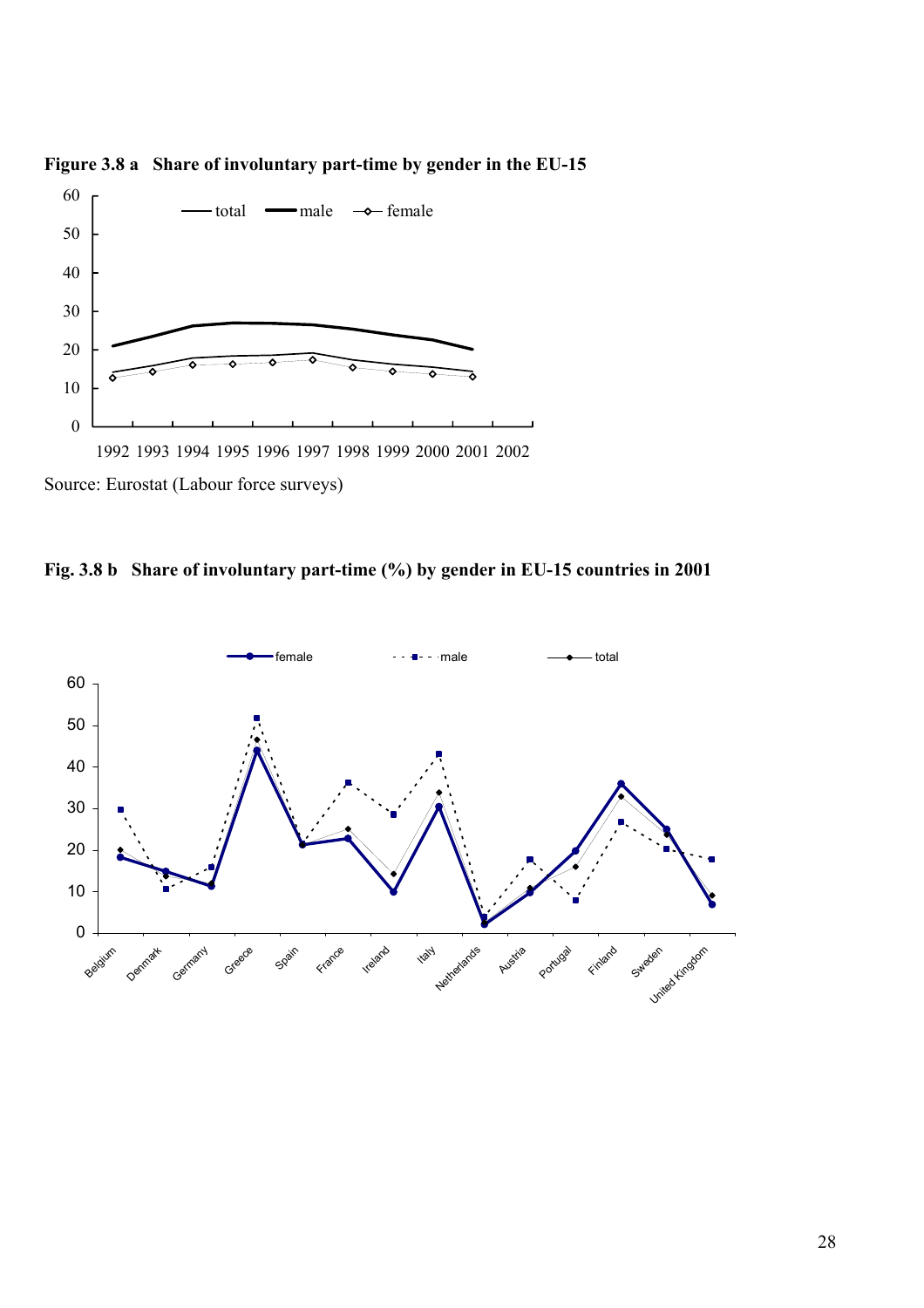#### **Table 3.1**

### **(a) Part-time employment rate by occupation (%)**

|                        | Total | Legislators | Pro-<br>fessionals | Technicians<br>and<br>associate<br>professionals | Clerks | Service<br>workers and<br>shop and<br>market sales<br>workers | Skilled<br>agricultural<br>and fishery<br>workers | Craft and<br>related<br>trades<br>workers | Plant and<br>machine<br>operators<br>and<br>assemblers | Elementary<br>occupations |
|------------------------|-------|-------------|--------------------|--------------------------------------------------|--------|---------------------------------------------------------------|---------------------------------------------------|-------------------------------------------|--------------------------------------------------------|---------------------------|
| European Union (EU-15) | 18.0  | 6.8         | 14.8               | 17.3                                             | 24.3   | 34.2                                                          | 16.4                                              | 3.9                                       | 6.0                                                    | 34.0                      |
| Euro area              | 16.3  | 6.6         | 14.6               | 16.8                                             | 24.3   | 27.7                                                          | 16.5                                              | 4.0                                       | 5.3                                                    | 32.9                      |
| BE Belgium             | 18.5  | 5.9         | 20.6               | 12.6                                             | 21.8   | 39.1                                                          | 12.5                                              | 4.4                                       | 5.5                                                    | 32.0                      |
| DK Denmark             | 20.1  | 4.8         | 11.7               | 19.6                                             | 22.4   | 42.0                                                          | 6.6                                               | 2.0                                       | 3.0                                                    | 38.0                      |
| DE Germany             | 20.3  | 6.0         | 16.0               | 20.9                                             | 25.9   | 39.0                                                          | 12.7                                              | 3.8                                       | 7.0                                                    | 44.5                      |
| GR Greece              | 4.1   | 1.1         | 4.1                | 2.7                                              | 28.5   | 4.7                                                           | 7.4                                               | 2.1                                       | 1.0                                                    | 11.6                      |
| ES Spain               | 8.1   | 2.4         | 8.1                | 7.5                                              | 3.0    | 14.4                                                          | 6.5                                               | 1.9                                       | 1.9                                                    | 19.6                      |
| FR France              | 16.4  | 5.9         | 12.8               | 14.5                                             | 7.3    | 32.2                                                          | 15.4                                              | 4.4                                       | 4.6                                                    | 37.1                      |
| IE Ireland             | 16.6  | 6.8         | 12.5               | 12.8                                             | 23.7   | 37.9                                                          | 20.0                                              | 3.9                                       | 6.3                                                    | 31.7                      |
| IT Italy               | 9.1   | 3.8         | 7.8                | 7.5                                              | 22.3   | 11.8                                                          | 11.8                                              | 4.3                                       | 3.8                                                    | 21.4                      |
| LU Luxemburg           | 11.4  | 0.0         | 7.1                | 9.7                                              | 11.9   | 15.0                                                          | 0.0                                               | 0.0                                       | 0.0                                                    | 33.3                      |
| NL Netherlands         | 42.2  | 19.4        | 38.1               | 43.9                                             | 12.9   | 70.0                                                          | 40.9                                              | 11.8                                      | 22.8                                                   | 68.5                      |
| AT Austria             | 17.2  | 0.0         | 0.0                | 0.0                                              | 53.9   | 0.0                                                           | 0.0                                               | 0.0                                       | 0.0                                                    | 0.0                       |
| PT Portugal            | 11.1  | 5.1         | 7.1                | 4.3                                              | 0.0    | 7.1                                                           | 44.6                                              | 3.5                                       | 0.0                                                    | 19.6                      |
| FI Finland             | 12.0  | 3.7         | 9.4                | 9.7                                              | 3.4    | 27.3                                                          | 16.2                                              | 3.3                                       | 5.2                                                    | 26.5                      |
| SE Sweden              | 21.0  | 6.1         | 14.9               | 14.8                                             | 12.9   | 44.1                                                          | 24.1                                              | 6.8                                       | 8.2                                                    | 39.4                      |
| UK United Kingdom      | 24.8  | 7.4         | 16.1               | 20.7                                             | 25.8   | 55.9                                                          | 14.2                                              | 3.4                                       | 9.1                                                    | 36.9                      |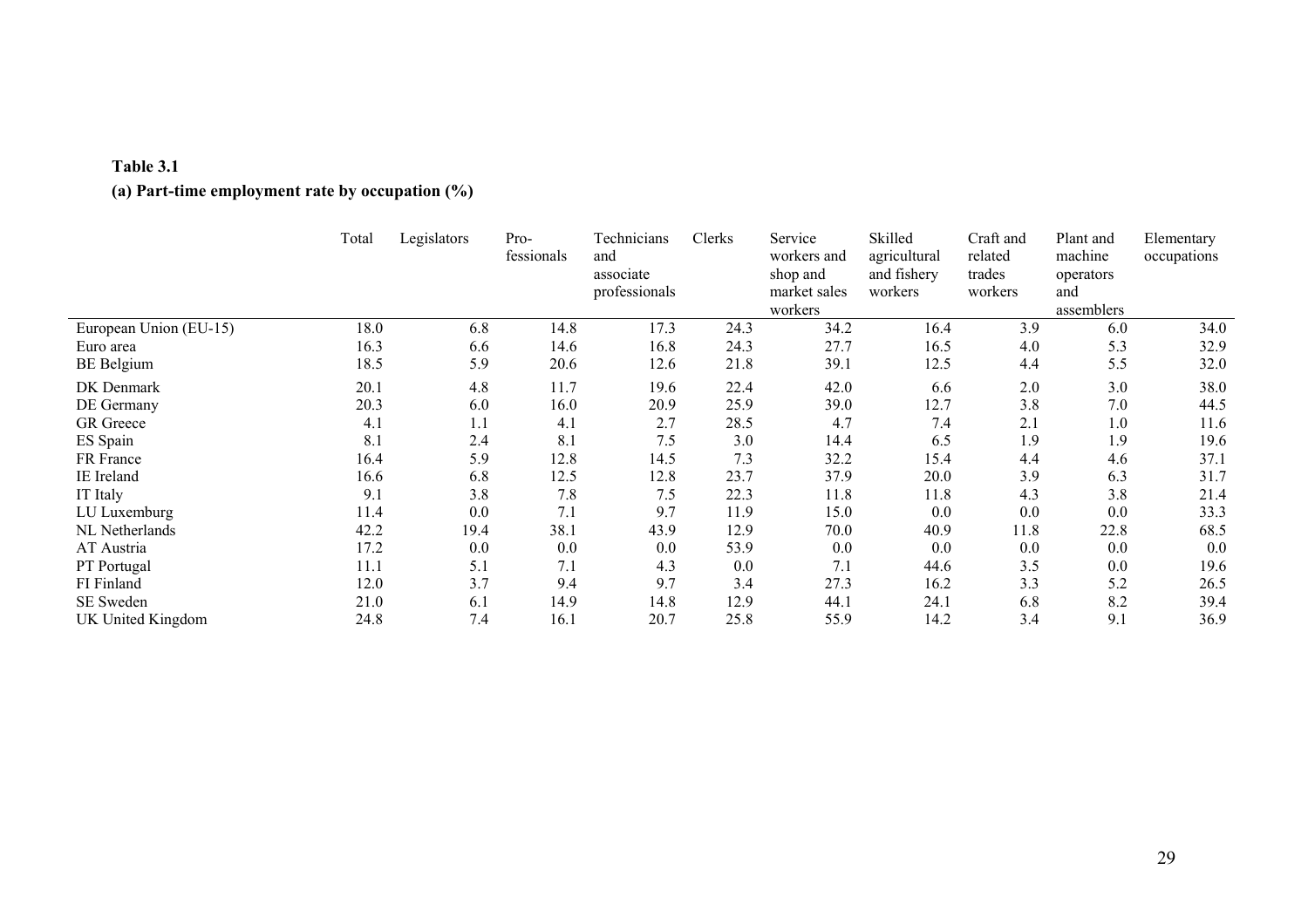|                        | Total  | Legislators | Pro-<br>fessionals | Technicians<br>and | Clerks | Service<br>workers and  | Skilled<br>agricultural | Craft and<br>related | Plant and<br>machine | Elementary<br>occupations |
|------------------------|--------|-------------|--------------------|--------------------|--------|-------------------------|-------------------------|----------------------|----------------------|---------------------------|
|                        |        |             |                    | associate          |        | shop and                | and fishery             | trades               | operators            |                           |
|                        |        |             |                    | professionals      |        | market sales<br>workers | workers                 | workers              | and<br>assemblers    |                           |
| European Union (EU-15) | 3.5    | $-0.5$      | 0.8                | 2.6                | 3.9    | 5.0                     | 2.0                     | $-0.7$               | $-1.2$               | 6.5                       |
| Euro area              | 4.5    | 0.0         | 1.6                | 3.0                | 5.3    | 7.1                     | 2.2                     | $-0.7$               | $-1.9$               | 10.5                      |
| <b>BE</b> Belgium      | 7.0    | 3.7         | 4.8                | 2.5                | 7.0    | 12.9                    | 6.5                     | 2.1                  | 2.4                  | 6.3                       |
| DK Denmark             | $-2.4$ | $-2.8$      | $-2.1$             | $-1.0$             | $-1.8$ | $-0.8$                  | $-14.4$                 | 0.1                  | $-2.2$               | $-7.4$                    |
| DE Germany             | 6.0    | 1.1         | 2.7                | 6.4                | 5.6    | 9.6                     | 4.2                     | 0.8                  | 1.9                  | 20.8                      |
| GR Greece              | $-0.7$ | $-0.3$      | 0.0                | $-2.5$             | $-0.3$ | $-0.4$                  | $-0.9$                  | $-1.8$               | $-0.3$               | 3.4                       |
| ES Spain               | 2.3    | 0.3         | 0.9                | 1.2                | 3.6    | 7.2                     | 0.1                     | $-0.5$               | 0.3                  | 5.2                       |
| FR France              | 3.7    | $-3.7$      | 4.3                | 4.4                | 5.1    | 6.7                     | 3.2                     | 1.4                  | 1.0                  | 3.4                       |
| IE Ireland             | 7.5    | 6.8         | 2.9                | 12.8               | 13.3   | 18.5                    | 16.7                    | 0.5                  | 3.1                  | 13.7                      |
| IT Italy               | 3.2    | 3.8         | 4.0                | 3.2                | 6.5    | 5.6                     | $-0.5$                  | 1.1                  | 1.5                  | 7.1                       |
| LU Luxemburg           | 4.6    | $-6.7$      | 0.5                | 4.1                | 4.6    | 10.1                    | 0.0                     | 0.0                  | $-22.2$              | 7.0                       |
| NL Netherlands         | 7.7    | 5.8         | 4.0                | 11.2               | 10.4   | 8.3                     | 7.0                     | 1.5                  | 4.0                  | 12.0                      |
| AT Austria             | 17.2   | 0.0         | 0.0                | 0.0                | 0.0    | 0.0                     | 0.0                     | 0.0                  | 0.0                  | 0.0                       |
| PT Portugal            | 3.8    | $-5.4$      | 0.4                | 0.8                | 0.8    | $-4.0$                  | 28.8                    | $-1.0$               | 0.0                  | 6.5                       |
| FI Finland             | 12.0   | 3.7         | 9.4                | 9.7                | 12.9   | 27.3                    | 16.2                    | 3.3                  | 5.2                  | 26.5                      |
| SE Sweden              | 21.0   | 6.1         | 14.9               | 14.8               | 25.8   | 44.1                    | 24.1                    | 6.8                  | 8.2                  | 39.4                      |
| UK United Kingdom      | 1.8    | $-0.8$      | $-0.3$             | 2.4                | 3.5    | 1.2                     | 0.1                     | $-1.2$               | 1.8                  | $-11.2$                   |

### **(b) Part-time employment rate by occupation (change between 1992 and 2001 in percentage points)**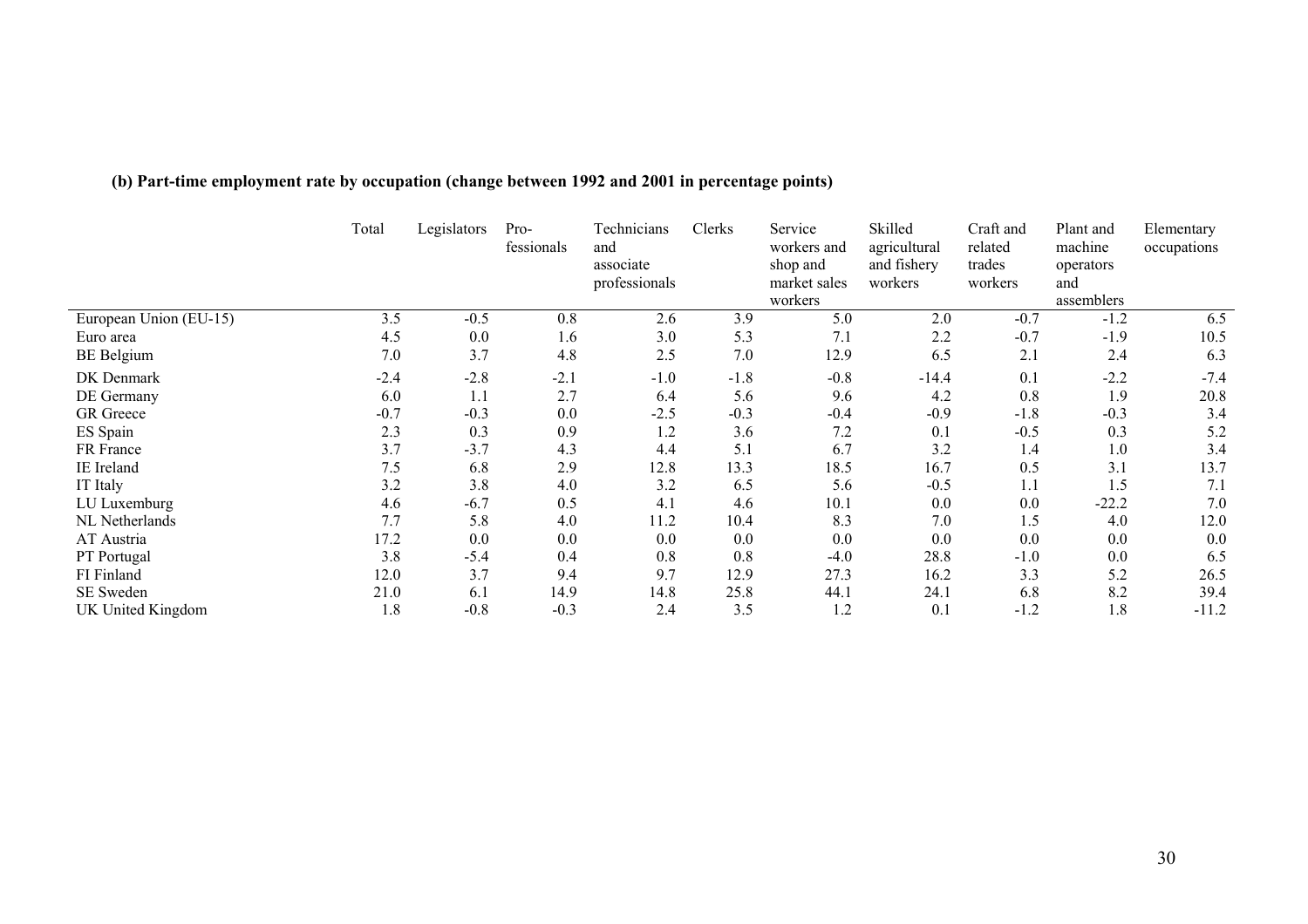# **(c) Part-time employment rate by sector, 2001 (%)**

|                             | $EU-15$ | Euro | BE   | DK   | DE   | <b>GR</b> | ES   | <b>FR</b> | IΕ   | IT   | LU   | NL   | AT   | PT   | FI   | <b>SE</b> | UK   |
|-----------------------------|---------|------|------|------|------|-----------|------|-----------|------|------|------|------|------|------|------|-----------|------|
|                             |         | area |      |      |      |           |      |           |      |      |      |      |      |      |      |           |      |
| Agriculture                 | 17.4    | 17.0 | 12.8 | 16.1 | 17.0 | 7.6       | 7.3  | 14.9      | 11.4 | 14.8 | 7.8  | 36.8 | 17.8 | 42.2 | 15.6 | 35.6      | 18.1 |
| Mining and quarrying        | 3.0     | 2.9  | 8.6  | 0.0  | 2.4  | 0.0       | 0.6  | 3.4       | 4.8  | 4.8  | 0.0  | 9.2  | 5.9  | 0.3  | 3.7  | 0.0       | 3.8  |
| Manufacturing               | 7.6     | 7.5  | 5.6  | 7.8  | 10.4 | 1.6       | 2.9  | 5.6       | 6.3  | 5.2  | 2.7  | 23.1 | 8.1  | 3.0  | 4.2  | 9.0       | 7.9  |
| Electricity                 | 5.5     | 5.5  | 7.0  | 0.0  | 5.2  | 0.0       | 2.1  | 9.0       | 5.5  | 3.6  | 10.6 | 17.5 | 4.0  | 0.0  | 2.4  | 3.5       | 6.2  |
| Construction                | 5.3     | 5.0  | 5.5  | 3.8  | 7.3  | 2.4       | 1.6  | 5.0       | 4.2  | 4.3  | 2.8  | 10.2 | 5.3  | 2.3  | 4.0  | 8.4       | 6.4  |
| Industry                    | 6.8     | 6.7  | 5.6  | 6.6  | 9.5  | 1.8       | 2.4  | 5.6       | 5.5  | 5.0  | 3.0  | 19.0 | 7.2  | 2.7  | 4.1  | 8.6       | 7.3  |
| Wholesale and retail trade; | 23.1    | 19.5 | 22.0 | 24.7 | 28.9 | 3.2       | 8.1  | 16.9      | 26.6 | 10.1 | 10.8 | 44.7 | 24.3 | 8.0  | 20.6 | 23.4      | 38.6 |
| repair of motor vehicles    |         |      |      |      |      |           |      |           |      |      |      |      |      |      |      |           |      |
| Hotels and restaurants      | 27.7    | 22.3 | 26.1 | 39.9 | 29.0 | 5.5       | 13.3 | 22.9      | 33.9 | 15.0 | 13.7 | 63.4 | 21.4 | 7.5  | 27.3 | 32.8      | 56.0 |
| Transport                   | 10.9    | 10.0 | 7.8  | 15.3 | 13.1 | 1.2       | 3.7  | 10.0      | 9.1  | 4.6  | 6.5  | 30.6 | 9.9  | 2.5  | 9.9  | 16.9      | 13.0 |
| Financial intermediation    | 13.8    | 13.0 | 13.6 | 13.7 | 16.8 | 1.6       | 4.3  | 11.6      | 11.4 | 7.7  | 9.0  | 28.8 | 17.5 | 6.2  | 5.5  | 14.3      | 16.2 |
| Real estate                 | 19.7    | 19.9 | 18.9 | 18.2 | 25.7 | 3.4       | 14.8 | 15.5      | 14.6 | 13.8 | 13.8 | 35.1 | 28.4 | 9.7  | 13.6 | 16.9      | 19.8 |
| Public administration and   | 13.6    | 12.8 | 20.4 | 11.7 | 15.1 | 0.9       | 2.9  | 17.5      | 8.4  | 7.3  | 9.1  | 26.9 | 11.6 | 1.8  | 5.8  | 13.7      | 18.0 |
| defence; compulsory social  |         |      |      |      |      |           |      |           |      |      |      |      |      |      |      |           |      |
| security                    |         |      |      |      |      |           |      |           |      |      |      |      |      |      |      |           |      |
| Education                   | 25.9    | 22.6 | 29.5 | 22.6 | 34.3 | 7.9       | 14.4 | 20.4      | 21.6 | 10.1 | 20.5 | 55.6 | 16.5 | 7.0  | 12.3 | 24.6      | 38.2 |
| Health and social work      | 32.9    | 29.7 | 37.  | 37.5 | 32.2 | 2.8       | 9.3  | 28.5      | 31.1 | 10.4 | 25.7 | 72.8 | 30.6 | 3.0  | 13.1 | 40.7      | 41.6 |
| Other community             | 27.3    | 25.2 | 23.9 | 28.5 | 29.5 | 5.5       | 14.6 | 26.6      | 29.5 | 14.6 | 21.0 | 54.6 | 25.0 | 10.5 | 20.7 | 32.6      | 34.4 |
| Private households with     | 59.4    | 59.0 | 73.5 | 64.8 | 81.4 | 30.3      | 51.4 | 66.3      | 53.2 | 47.8 | 55.0 | n.a. | 73.4 | 51.6 | 56.5 | n.a.      | 64.3 |
| employed persons            |         |      |      |      |      |           |      |           |      |      |      |      |      |      |      |           |      |
| Extra-territorial           | 6.9     | 6.9  | 5.9  | 0.0  | 5.4  | n.a.      | 9.1  | 9.9       | 18.6 | 8.4  | 4.0  | n.a. | 3.8  | 10.6 | n.a. | n.a.      | 7.1  |
| organizations and bodies    |         |      |      |      |      |           |      |           |      |      |      |      |      |      |      |           |      |
| Services                    | 22.7    | 20.5 | 23.1 | 25.1 | 26.0 | 4.1       | 11.3 | 20.5      | 22.1 | 10.7 | 13.7 | 47.5 | 21.7 | 8.8  | 14.8 | 26.4      | 30.9 |
| Total                       | 18.0    | 16.2 | 18.5 | 20.1 | 20.3 | 4.1       | 8.2  | 16.4      | 16.5 | 9.1  | 11.3 | 41.0 | 17.2 | 11.1 | 11.9 | 22.3      | 24.8 |

Sources: Eurostat (Labour Force Surveys).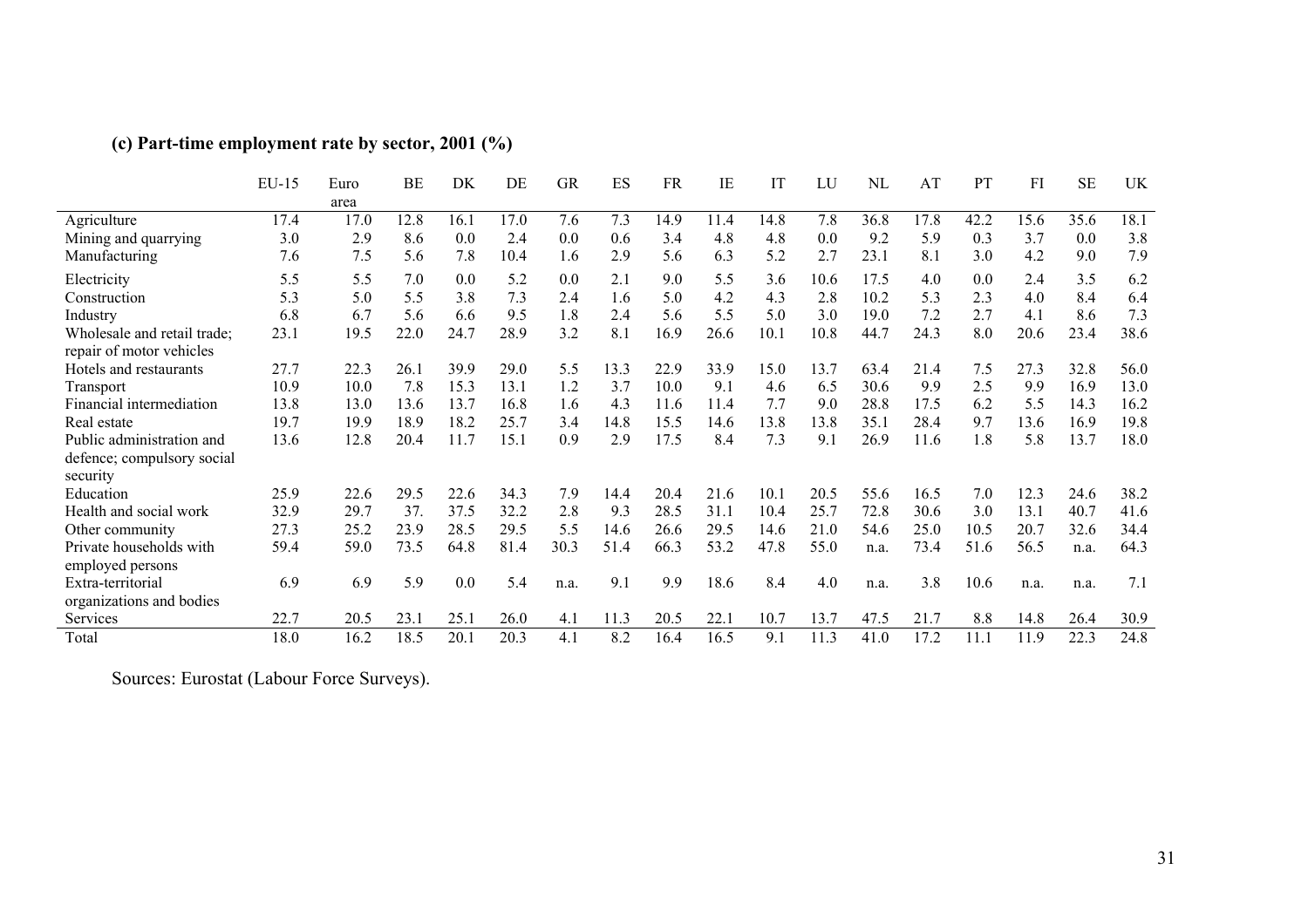# **Table 4.1 Main regulatory measures impacting on working time adopted until 2001**

| Country | <b>Measure</b>                                                                                                                                                                                                                                                                                                                                                                                                                       | <b>Incentives to employees</b>                                                                                       | <b>Incentives to employers</b>                                                                                                                    |  |  |
|---------|--------------------------------------------------------------------------------------------------------------------------------------------------------------------------------------------------------------------------------------------------------------------------------------------------------------------------------------------------------------------------------------------------------------------------------------|----------------------------------------------------------------------------------------------------------------------|---------------------------------------------------------------------------------------------------------------------------------------------------|--|--|
| Belgium | Voluntary reductions in individual working time<br>Interruption de carrière à temps partiel (part-time career; break<br>since 1996): a full-time worker reduces his working time by<br>between 80 and 50% being replaced by a previously<br>unemployed person.                                                                                                                                                                       | Monthly, flat-rate benefit between 59.82 $\epsilon$ and 149.55 $\epsilon$<br>depending on the size of the reduction. | Temporary<br>reduction<br>in<br>employers'<br>social<br>security<br>contributions<br>for<br>hiring<br>unemployed person.                          |  |  |
|         | Part-time working<br>Plans d'entreprises de redistribution du travail (enterprise None<br>plans to redistribute employment; since 1994): firms create new<br>jobs to compensate for reductions in individual working hours.                                                                                                                                                                                                          |                                                                                                                      | Reduction<br>of social<br>security<br>contributions by a maximum of<br>929.60 $\epsilon$ per extra employee, for 13<br>quarters.                  |  |  |
|         | Accords pour l'emploi (employment agreements): firms None<br>introduce part-time working on a voluntary basis together with<br>another<br>designed<br>measure<br>encourage<br>to<br>hiring.                                                                                                                                                                                                                                          |                                                                                                                      | Reduction<br>of<br>social security<br>contributions<br>by $929.60\epsilon$ per<br>quarter per extra employee, for<br>duration<br>of<br>agreement. |  |  |
|         | Promotion de la remise au travail de chômeurs à l'aide de la<br>redistribution du travail (promotion of vocational reintegration<br>for the unemployed through the redistribution of employment):<br>workers who opt for part-time work receive an incentive<br>(Flemish region only; up to end 1995).                                                                                                                               | 74.37 $\epsilon$ to 123.95 $\epsilon$ per month for two years maximum<br>depending on the extent of hours reduction. | Unemployed workers receiving<br>full benefits may be hired to make<br>up lost hours.                                                              |  |  |
| Germany | Gesetz über Teilzeitarbeit und befristete Arbeitsverträge (act on None<br>part-time work): right for employees in firms with more than 15<br>employees to reduce their working time as long as no internal<br>company reasons prevent such a reduction (since 1 January<br>$2001$ ).                                                                                                                                                 |                                                                                                                      | None                                                                                                                                              |  |  |
| Spain   | The definition of part-time work was amended. Article 12.1 of None<br>the 1980 Workers' Statute laid down that a part-time worker<br>was one who worked less than 2/3 of normal contractual hours.<br>The 1994 reform removed this threshold, so that part-timers are<br>now defined as those who work any number of hours less than<br>the normal contract. In addition, it permits the calculation of<br>hours on an annual basis. |                                                                                                                      | Reduction<br>in<br>social<br>security<br>contribution.                                                                                            |  |  |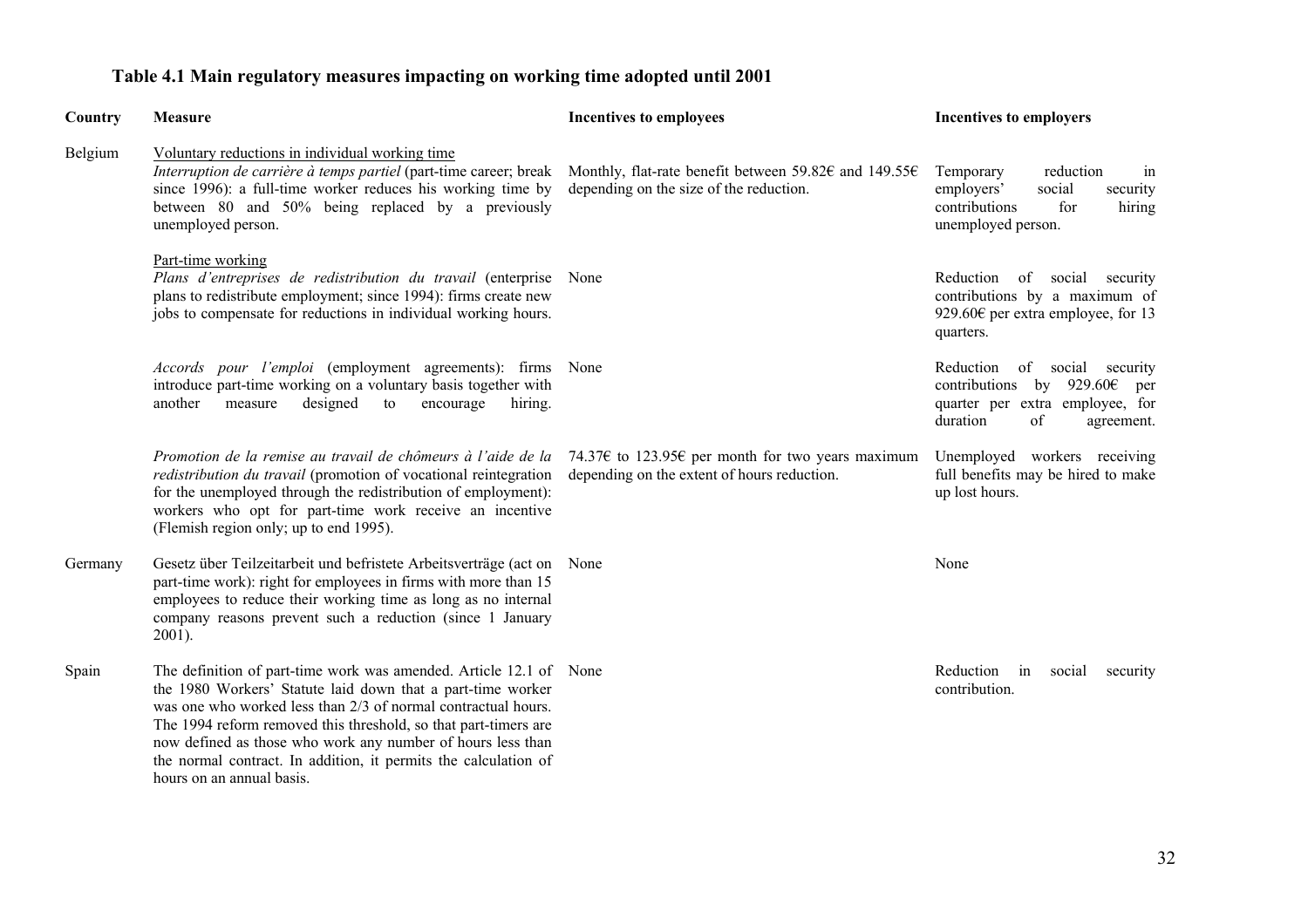| Country              | Measure                                                                                                                                                                                                                                                                                                                                                                                                                                                                                                                                                                                                                                                                                                                                                                                                                                                                                                                                                                                                                                                        | <b>Incentives to employees</b>                                                                                                                                                                                                                                                                                      | <b>Incentives to employers</b>                                                                                                                                                                                                                                                  |
|----------------------|----------------------------------------------------------------------------------------------------------------------------------------------------------------------------------------------------------------------------------------------------------------------------------------------------------------------------------------------------------------------------------------------------------------------------------------------------------------------------------------------------------------------------------------------------------------------------------------------------------------------------------------------------------------------------------------------------------------------------------------------------------------------------------------------------------------------------------------------------------------------------------------------------------------------------------------------------------------------------------------------------------------------------------------------------------------|---------------------------------------------------------------------------------------------------------------------------------------------------------------------------------------------------------------------------------------------------------------------------------------------------------------------|---------------------------------------------------------------------------------------------------------------------------------------------------------------------------------------------------------------------------------------------------------------------------------|
| Spain<br>(continued) | In 1998 the Spanish government and labour trade unions signed<br>an agreement on part-time employment contracts which seeks<br>to improve the conditions of part-time workers.                                                                                                                                                                                                                                                                                                                                                                                                                                                                                                                                                                                                                                                                                                                                                                                                                                                                                 | The reform provides employees with social security None<br>benefits pro-rata to the number of hours worked.                                                                                                                                                                                                         |                                                                                                                                                                                                                                                                                 |
|                      | The 2001 decree on labour market reforms increased further the None<br>flexibility of part-time jobs: the decree allows working hours<br>additional to the agreed part-time hours to be distributed over<br>the year, with 7 days' notice given to the worker.                                                                                                                                                                                                                                                                                                                                                                                                                                                                                                                                                                                                                                                                                                                                                                                                 |                                                                                                                                                                                                                                                                                                                     | Reduce the risk of overtime<br>payment.                                                                                                                                                                                                                                         |
| France               | Abattement de cotisations sociales patronales pour les emplois None<br>à temps partiel (reduction of employers' social security<br>contributions for part-time employment; since 1992):<br>employers transform positions from full-time to part-time or<br>hire part-time workers (with hours between 16 and 32). The<br>volume of employment in hours must be maintained. This<br>rebate of social security contributions for part-time employment<br>was abolished in 2000, following the implementation of the<br>collective working time reduction (35 hours working week).                                                                                                                                                                                                                                                                                                                                                                                                                                                                                |                                                                                                                                                                                                                                                                                                                     | The reduction of social security<br>contributions was 30% as of April<br>1994, for jobs with duration<br>between 16 and 32 hours. Since<br>late 1995, it could be combined<br>with the abatement for low-paid<br>workers.                                                       |
| Italy                | A 2000 legislative decree set out new regulations on part-time<br>work towards more flexibility. Part-time work may be<br>'horizontal' (where the hours are reduced on a daily basis) or<br>'vertical' (where the work is executed full-time, but only in<br>certain fixed periods during the week, month or year).<br>Collective bargaining may permit the combination of vertical<br>and horizontal part-time work. The decree repeals the law<br>which allowed collective bargaining to set limits on the<br>proportion of part-time workers in the full-time workforce. The<br>decree lifts the ban on extra hours (paid at the same rate as<br>ordinary hours below a ceiling) and overtime for part-timers (in<br>the case of vertical part-time work) and introduces the<br>possibility of making the distribution of work laid down in the<br>individual employment contract flexible. In the case of part-<br>time vacancies, employees already working full-time may ask<br>to change their employment relationship into a part-time<br>arrangement. | The decree establishes the principle of 'non-<br>discrimination' between part-time and full-time<br>workers (no difference as regards trade union rights,<br>pays, annual holidays, parental leaves, protection<br>against workplace accidents and occupational illness<br>and access to company training schemes). | A total of 310 million euros has<br>been allocated to finance over 3<br>years relief on the social security<br>contributions paid by employers in<br>respect of part-time permanent<br>recruitments which, in the course<br>of 2000, give rise to an increase in<br>employment. |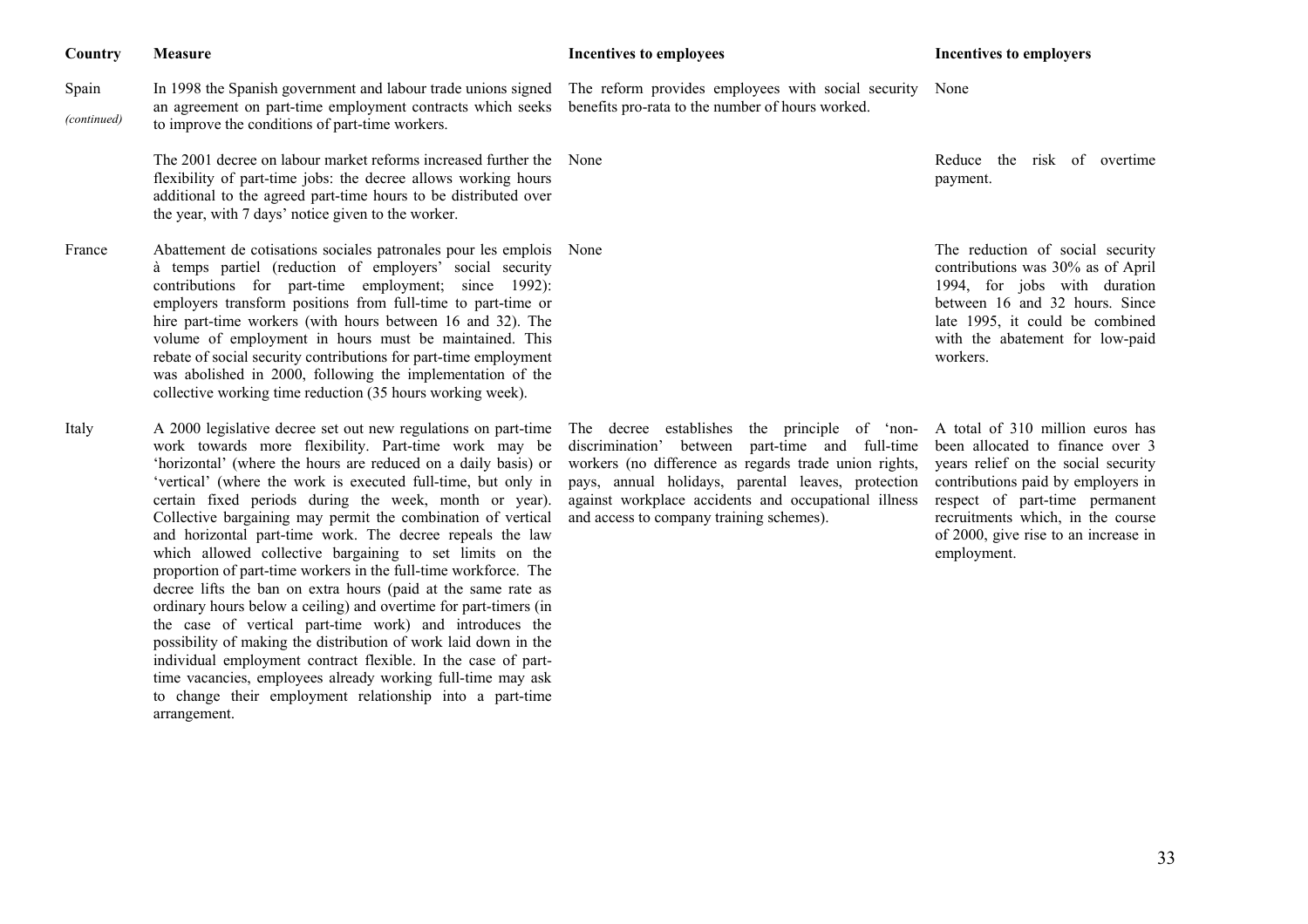| Country          | <b>Measure</b>                                                                                                                                                                                                                                                                                                                                                                                                                                           | <b>Incentives to employees</b>                                                                                                      | <b>Incentives to employers</b> |
|------------------|----------------------------------------------------------------------------------------------------------------------------------------------------------------------------------------------------------------------------------------------------------------------------------------------------------------------------------------------------------------------------------------------------------------------------------------------------------|-------------------------------------------------------------------------------------------------------------------------------------|--------------------------------|
| Nether-<br>lands | The tripartite Agreement of Wassenaar (1982) introduced a None<br>long-term and collective-negotiation-based approach aimed at<br>redistributing existing employment more effectively, that is, an<br>approach which encompasses several methods of redistributing<br>employment, such as working time reduction, part-time work.<br>This led to a strong increase in part-time jobs in firms in the<br>1980s and the early 1990s, especially for women. |                                                                                                                                     | None                           |
|                  | The general principle of equal treatment, regardless of working<br>time, was introduced in Labour Law in November 1996.                                                                                                                                                                                                                                                                                                                                  | Part-time employees can claim the same rights as full- None<br>time workers.                                                        |                                |
| Austria          | Solidaritätsprämienmodell (voluntary reductions in individual<br>working time): from 1998, collective or work agreements may<br>permit reduction of normal working hours in order to recruit<br>registered unemployed persons. Reductions have to be agreed<br>between the employer and each employee.                                                                                                                                                   | Employees working less than normal hours receive a None<br>proportion of unemployment benefit; employment<br>rights are maintained. |                                |
|                  | From 1998, employees over 50 with family care responsibilities<br>may reduce working time while maintaining employment<br>rights, subject to employer's agreement. This must be given if<br>there are more than 10 employees and the employee is entitled<br>to a part-time pension (Gleitpension).                                                                                                                                                      | Employment rights are maintained.                                                                                                   | None                           |
| Finland          | Part-time supplement (since 1994): employees reduce their<br>working-time by 40% to 60% with the agreement of the<br>employer for 1 year. An unemployed person must be recruited<br>to the same position.                                                                                                                                                                                                                                                | The government pays half of lost wages, up to 1.7 times None<br>the unemployment benefit.                                           |                                |

Source: OECD Employment Outlook (1998), EIRO website, national sources.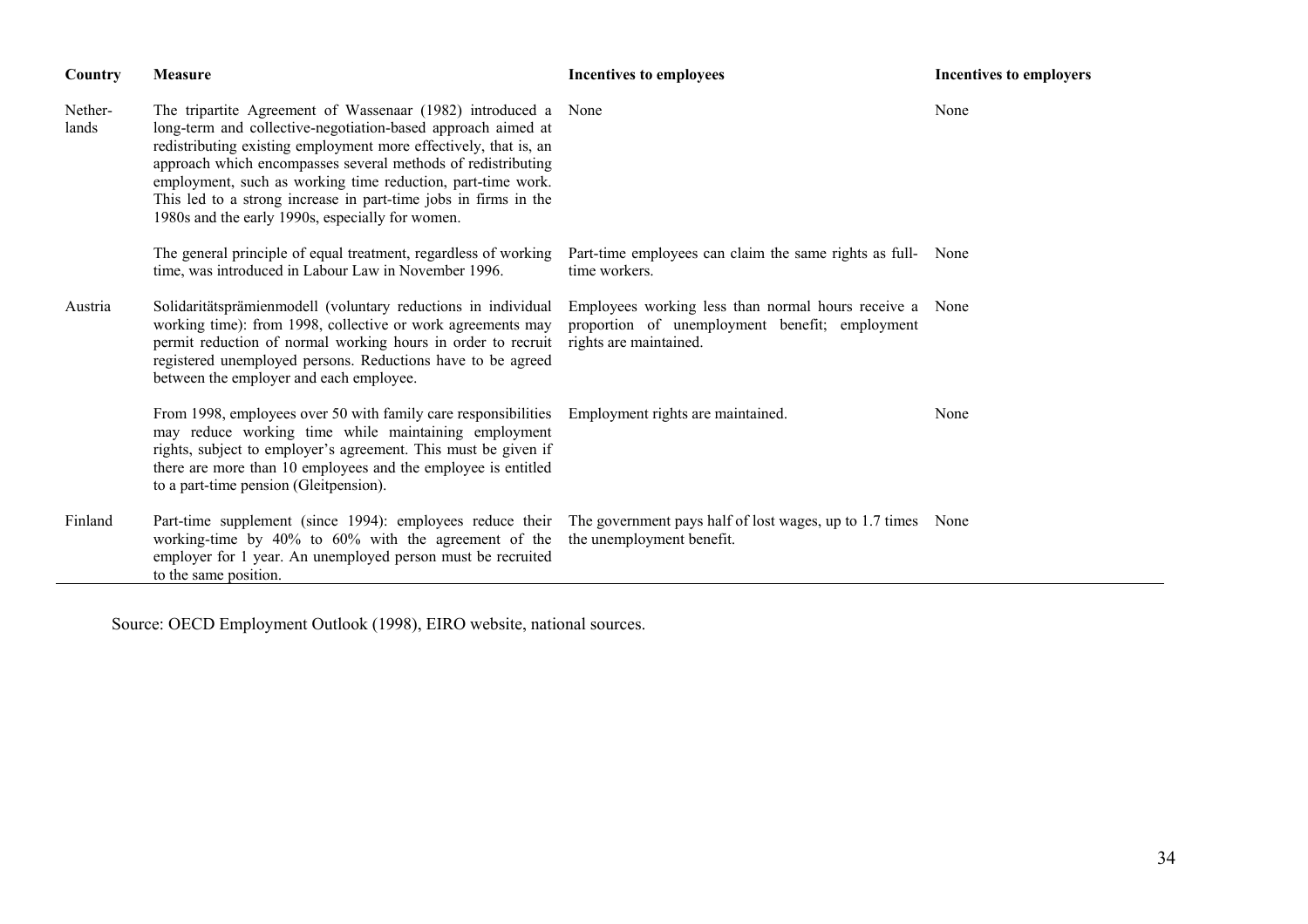# **Table 5.1 Determinants of part-time employment rates**

| Dependent variable:<br>Part-time employment rate (%)<br>14 European countries 1983-1998 | (1)                       | (2)                        | (3)                        | (4)                         | (5)                        | (6)                       | (7)                        |
|-----------------------------------------------------------------------------------------|---------------------------|----------------------------|----------------------------|-----------------------------|----------------------------|---------------------------|----------------------------|
| Change in part-time regulation<br>(more favourable) excluding the<br>Netherlands        | 0.165<br>$(2.10)$ **      | 0.165<br>$(2.32)$ **       |                            | 0.131<br>$(1.81)^*$         | 0.125<br>$(1.94)^*$        | 0.375<br>$(6.74)$ ***     | 0.029<br>(0.25)            |
| Change in part-time regulation (more<br>favourable) including the Netherlands           |                           |                            | 0.349<br>$(6.26)$ ***      |                             |                            |                           |                            |
| Children benefits (%)                                                                   | $-1.437$<br>$(-3.79)$ *** | $-1.679$<br>$(-4.53)$ ***  | $-1.045$<br>$(-3.10)$ ***  | $-2.01$<br>$(-5.19)$ ***    | $-1.551$<br>$(-4.52)$ ***  | $-0.881$<br>$(-2.42)$ **  | $-2.999$<br>$(-3.88)$ ***  |
| <b>EPL</b>                                                                              | 0.622<br>$(1.73)*$        |                            |                            |                             |                            |                           |                            |
| EPL for regular jobs                                                                    |                           | 2.512<br>$(5.44)$ ***      | 2.207<br>$(4.65)$ ***      | 2.732<br>$(6.9)$ ***        | 2.004<br>$(5.02)$ ***      | 1.961<br>$(3.51)$ ***     | 4.600<br>$(3.65)$ ***      |
| EPL for temporary jobs                                                                  |                           | 0.072<br>(0.42)            | $-0.126$<br>$(-0.93)$      | 0.069<br>(0.41)             | 0.171<br>(1.12)            | $-0.337$<br>$(-2.25)$ **  | $-0.684$<br>$(-1.51)$      |
| Unemployment benefit replacement<br>ratios $(\% )$                                      | $-0.0145$<br>$(-1.39)$    | $-0.0188$<br>$(-2.09)$ **  | $-0.0103$<br>$(-1.25)$     | $-3.571$<br>$(-2.79)$ **    | $-0.0164$<br>$(-2.13)$ **  | $-0.026$<br>$(-2.62)$ *** | $-0.0363$<br>$(-1.63)$     |
| Unemployment benefit duration                                                           | $-1.090$<br>$(-0.99)$     | $-0.790$<br>$(-0.80)$      | 0.099<br>(0.12)            | $-1.488$<br>$(-1.44)$       | $-1.431$<br>$(-1.69)*$     | $-0.087$<br>$(-0.09)$     | 5.340<br>$(1.67)^*$        |
| Total labour tax rate                                                                   |                           |                            |                            | 10.42<br>$(2.07)$ **        |                            |                           |                            |
| Controls (%)                                                                            |                           |                            |                            |                             |                            |                           |                            |
| Female participation rate                                                               | 0.381<br>$(10.30)$ ***    | 0.401<br>$(12.14)$ ***     | 0.354<br>$(12.25)$ ***     | 0.393<br>$(12.12)$ ***      | 0.317<br>$(9.43)$ ***      | 0.271<br>$(7.84)$ ***     | 0.327<br>$(5.18)$ ***      |
| Output gap                                                                              | $-0.071$<br>$(-1.53)$     | $-0.075$<br>$(-1.73)*$     | $-0.075$<br>$(-1.93)*$     | $-0.084$<br>$(-2.05)$ **    | $-0.025$<br>$(-0.65)$      | $-0.090$<br>$(-2.74)$ *** | $-0.350$<br>$(-2.52)$ **   |
| Fertility rate                                                                          | 4.886<br>$(5.35)$ ***     | 4.424<br>$(5.45)$ ***      | 2.313<br>$(3.29)$ ***      | 4.791<br>$(5.73)$ ***       | 8.230<br>$(6.96)$ ***      |                           | 6.489<br>$(2.86)$ ***      |
| Schooling rate of 15-25 population                                                      | 0.033<br>(1.34)           | 0.079<br>$(3.41)$ ***      | 0.082<br>$(3.79)$ ***      | 0.0574<br>$(2.51)$ **       | 0.051<br>$(2.32)$ **       | 0.010<br>(0.45)           | 0.169<br>$(3.11)$ ***      |
| Share of temporary jobs                                                                 |                           |                            |                            |                             | 0.0728<br>$(2.52)$ **      | 0.04168<br>(1.19)         | 0.0156<br>$(2.17)$ **      |
| Share of employment in services                                                         |                           |                            |                            |                             | 0.229<br>$(2.85)$ ***      | 0.0777<br>(1.18)          | 0.302<br>$(1.67)^*$        |
| Constant                                                                                | $-13.637$<br>$(-2.45)$ ** | $-14.382$<br>$(-3.24)$ *** | $-11.933$<br>$(-2.75)$ *** | $-32.8138$<br>$(-8.22)$ *** | $-42.834$<br>$(-7.31)$ *** | $-2.079$<br>$(-0.78)$     | $-43.724$<br>$(-4.04)$ *** |
| Observations                                                                            | 172                       | 172                        | 172                        | 163                         | 154                        | 154                       | 154                        |
| Number of countries                                                                     | 14                        | 14                         | 14                         | 14                          | 14                         | 14                        | 14                         |
| Time dummies                                                                            | yes                       | yes                        | yes                        | yes                         | yes                        | yes                       | yes                        |
| Instrumented variables                                                                  | no                        | no                         | no                         | no                          | no                         | no                        | yes                        |